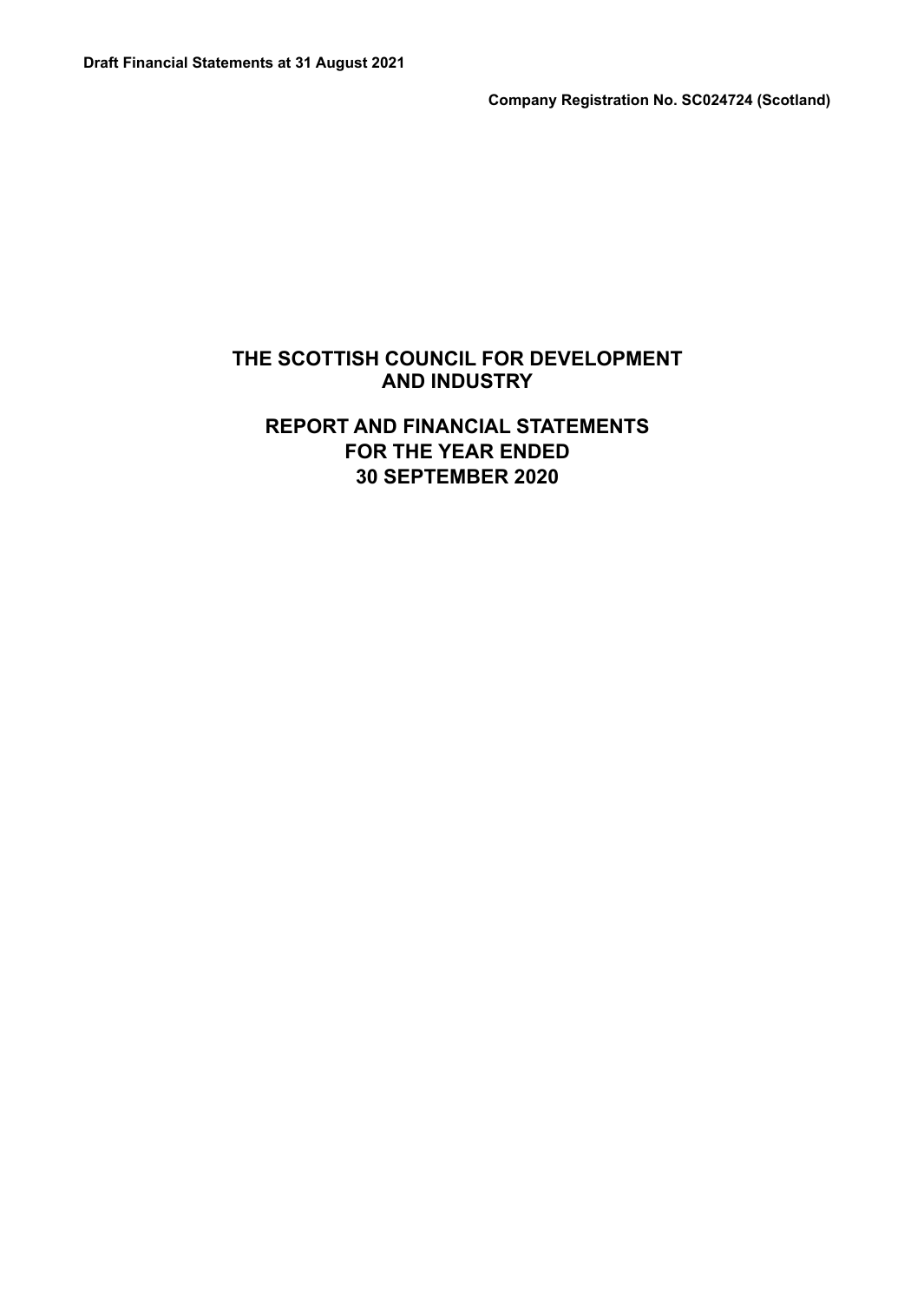# **COMPANY INFORMATION**

| <b>Directors</b>         | Joanna Boag-Thomson<br><b>Stewart Carruth</b><br>Jane Cumming<br>Robbie Drummond<br>Anna Fowlie<br>Jane Grant<br>David Green<br>Caroline Innes<br><b>Wendy Pring</b><br><b>Andrew Ritchie</b><br>Ian Ritchie<br>Malcolm Roughead<br>Alastair Sim<br>Sara Thiam<br>Ian Wall<br>Rozanne Foyer |
|--------------------------|---------------------------------------------------------------------------------------------------------------------------------------------------------------------------------------------------------------------------------------------------------------------------------------------|
|                          | Sally-Ann Loudon<br><b>Graeme Sheils</b>                                                                                                                                                                                                                                                    |
| <b>Company number</b>    | SC024724                                                                                                                                                                                                                                                                                    |
| <b>Registered office</b> | 1 Cadogan Square<br>Cadogan Street<br>Glasgow<br>G <sub>2</sub> 7HF                                                                                                                                                                                                                         |
| <b>Auditor</b>           | <b>RSM UK Audit LLP</b><br><b>Chartered Accountants</b><br><b>Third Floor</b><br><b>Centenary House</b><br>69 Wellington Street<br>Glasgow<br>G2 6HG                                                                                                                                        |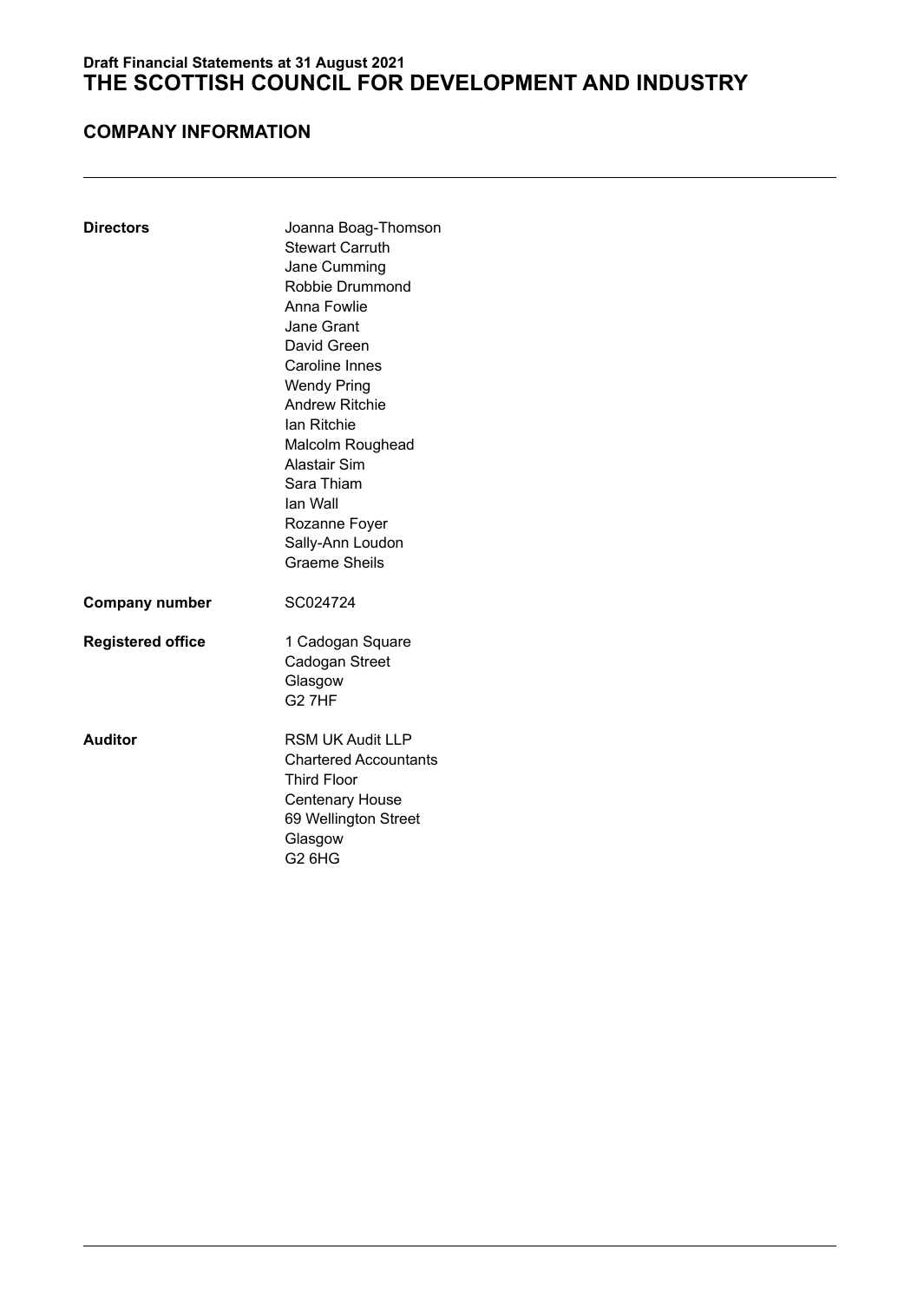### **DIRECTORS' REPORT**

### **FOR THE YEAR ENDED 30 SEPTEMBER 2020**

The directors present their annual report and financial statements for the year ended 30 September 2020.

#### **Principal activities**

The Company continues to be principally engaged in making representations to Government and others regarding matters of public policy.

#### **Results and dividends**

The results for the year are set out on page 7.

No ordinary dividends were paid (2019 - £nil) and the directors do not recommend payment of a final dividend.

#### **Financial Commentary**

The year saw a decrease in turnover to £1,438,361 (2019 - £1,828,676) and a resultant operating loss of £21,044 (2019 - operating profit of £43,713). Investments had a satisfactory performance during the year, with a gain of £34,148 being realised.

Despite the positive result for the year the balance sheet shows a decrease of £503,887, with net liabilities of £1,103,615, at 30 September 2020, reflecting an increase in the calculated FRS102 pension fund deficit of £384,000 to £1,409,000. This follows a significant fall in corporate bond yields in the year to 30 September 2020, leading to a considerably higher valuation of the Fund's liabilities. Despite making enhanced pension contributions over the years the Directors foresaw a situation where these obligations would compromise the solvency of SCDI and its ability to continue to operate as a going concern. Accordingly, in March 2021, subsequent to the balance sheet date, a Company Voluntary Arrangement ("CVA") was confirmed with creditors as discussed below in the Post Balance Sheet Event commentary (see note 18 of the financial statements).

The parallels between the current economic crisis and the Great Depression of the 1930s, which led to SCDI's creation, were a timely reminder of the continued need for organisations across the public, private and thirdsector to align behind a common goal and shared values. SCDI's unique ability to unite all three to help deliver an economy, which enables people and nature to flourish has never been more important.

Our thought leadership activity continued with the publication of influential skills and clean growth reports, which shaped government and industry thinking. Our focus was on identifying the opportunities to grow prosperity from the challenges digital transformation and climate change present. Our engagement with UK and Scottish Governments informed interventions designed to maximise people's health, our society and our economy; support to members to minimise the adverse impacts of the UK's exit from the EU was also a priority.

As meeting in person became impossible, we pivoted quickly, moving our events online, adopting new platforms to enhance members' experience and continuing to serve their needs. Our first online event was held 3 weeks post lock-down.

In common with organisations who rely on events income and discretionary contributions, SCDI experienced a reduction in income during the pandemic.

Events are a major part of the SCDI offering with sponsorship and income from live, face-to-face events representing around 25% of SCDI's total revenue in a normal year. A drop in income was inevitable without a radical reshaping of our business model. In order to continue to deliver value to our members throughout this challenging year we reshaped and bolstered our team and now have a smaller team. Some staff were furloughed briefly and others agreed to reduce their working hours in return for a 20% reduction in salary.

Membership of SCDI is discretionary and inevitably faced with economic uncertainty some members let their renewal lapse to achieve savings within their own operations. A focus on our value proposition to demonstrate the ROI of getting involved was vital to minimise the loss of existing and recruitment of new members which accounts for around 50% of our revenue. We continue to review our systems and processes to streamline the membership journey.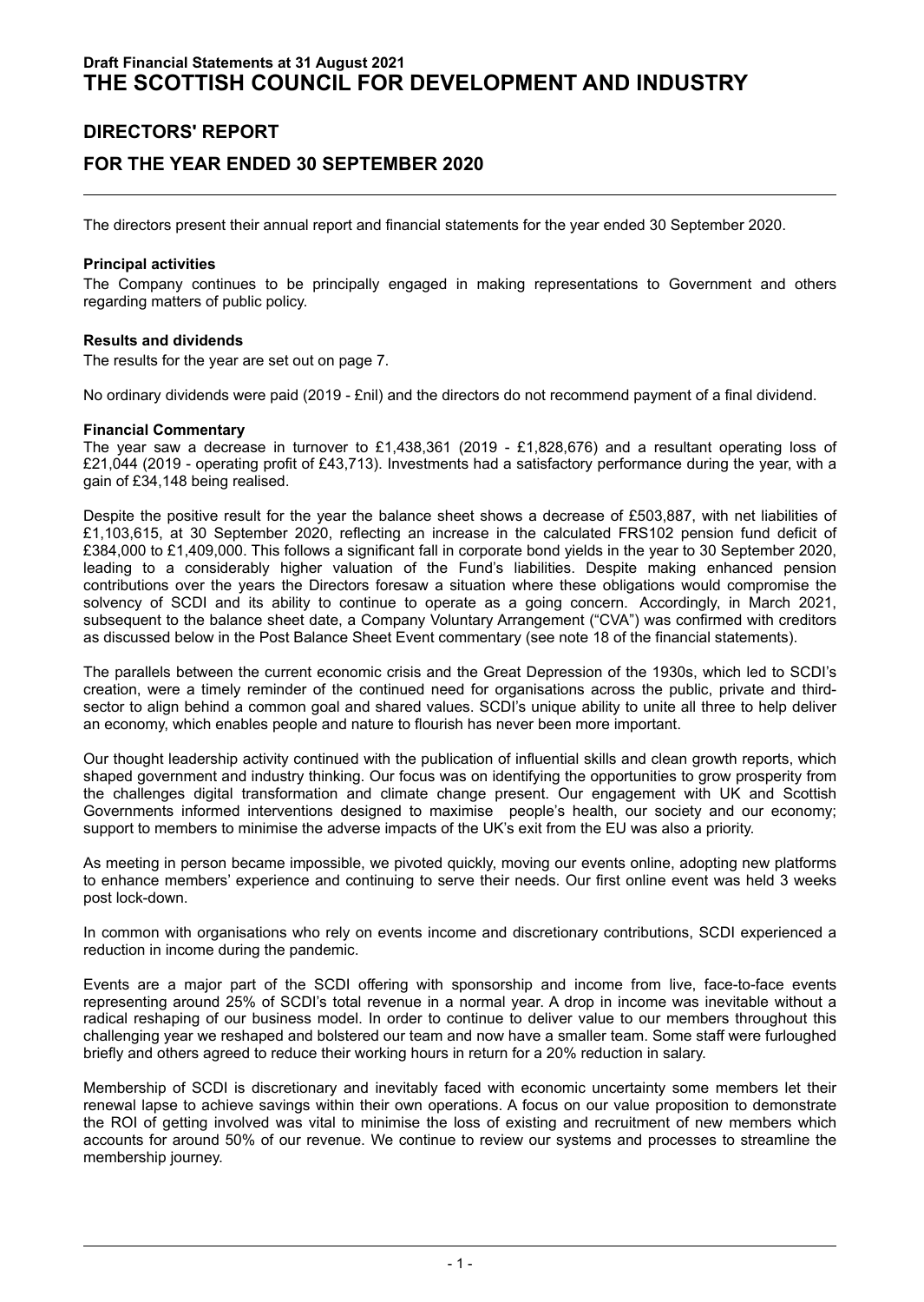# **DIRECTORS' REPORT (CONTINUED) FOR THE YEAR ENDED 30 SEPTEMBER 2020**

#### **Directors**

The directors who held office during the year and up to the date of signature of the financial statements were as follows:

| Joanna Boag-Thomson    |                             |
|------------------------|-----------------------------|
| <b>Stewart Carruth</b> |                             |
| Jane Cumming           |                             |
| Robbie Drummond        | (Appointed 9 April 2020)    |
| Anna Fowlie            | (Appointed 9 April 2020)    |
| Jane Grant             |                             |
| David Green            |                             |
| Caroline Innes         |                             |
| <b>Wendy Pring</b>     |                             |
| <b>Andrew Ritchie</b>  | (Appointed 16 January 2020) |
| lan Ritchie            |                             |
| Malcolm Roughead       |                             |
| Alastair Sim           | (Appointed 31 March 2020)   |
| Sara Thiam             |                             |
| lan Wall               |                             |
| David Cameron          | (Resigned 28 August 2020)   |
| <b>Andrew Dunlop</b>   | (Resigned 14 November 2019) |
| James Fowlie           | (Resigned 3 March 2020)     |
| <b>Trevor Garlick</b>  | (Resigned 16 January 2020)  |
| William Maltman        | (Resigned 9 April 2020)     |
| <b>Grahame Smith</b>   | (Resigned 3 March 2020)     |
| Rozanne Foyer          | (Appointed 4 February 2021) |
| Sally-Ann Loudon       | (Appointed 19 May 2021)     |
| <b>Graeme Sheils</b>   |                             |

#### **Qualifying third party indemnity provisions**

The company has made qualifying third party indemnity provisions for the benefit of its directors during the year. These provisions remain in force at the reporting date.

#### **Auditor**

RSM UK Audit LLP have indicated their willingness to be reappointed for another term and appropriate arrangements have been put in place for them to be deemed reappointed as auditors in the absence of an Annual General Meeting.

#### **Statement of disclosure to auditor**

So far as each person who was a director at the date of approving this report is aware, there is no relevant audit information of which the company's auditor is unaware. Additionally, each director has taken all the necessary steps that they ought to have taken as a director in order to make themselves aware of all relevant audit information and to establish that the company's auditor is aware of that information.

#### **Small companies exemption**

This report has been prepared in accordance with the provisions applicable to companies entitled to the small companies exemption.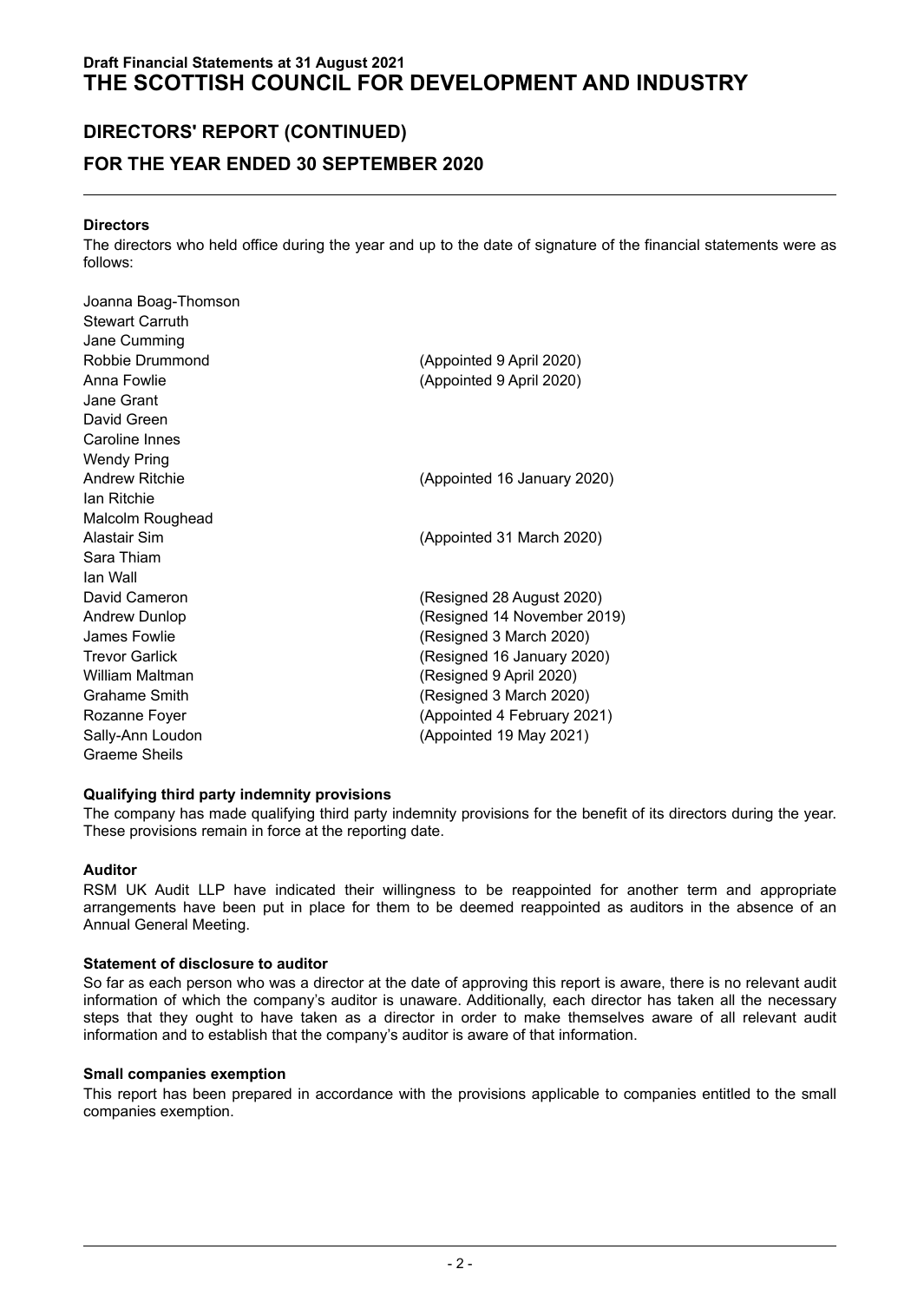# **DIRECTORS' REPORT (CONTINUED) FOR THE YEAR ENDED 30 SEPTEMBER 2020**

On behalf of the board

.............................. Ian Wall **Director**

Date: .............................................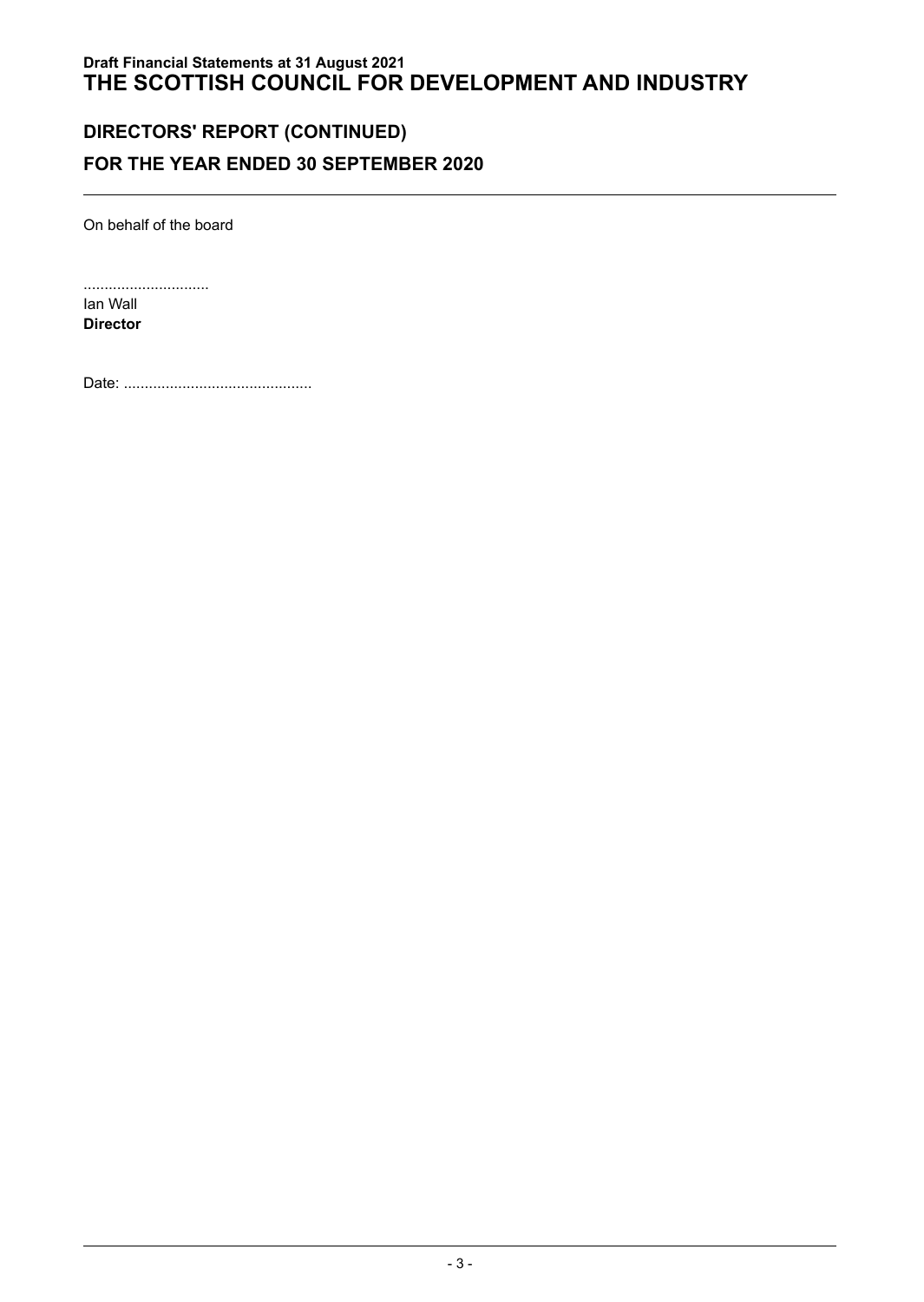# **DIRECTORS' RESPONSIBILITIES STATEMENT FOR THE YEAR ENDED 30 SEPTEMBER 2020**

The directors are responsible for preparing the Directors' Report and the financial statements in accordance with applicable law and regulations.

Company law requires the directors to prepare financial statements for each financial year. Under that law the directors have elected to prepare the financial statements in accordance with United Kingdom Generally Accepted Accounting Practice (United Kingdom Accounting Standards and applicable law). Under company law the directors must not approve the financial statements unless they are satisfied that they give a true and fair view of the state of affairs of the company and of the profit or loss of the company for that period. In preparing these financial statements, the directors are required to:

- select suitable accounting policies and then apply them consistently;
- make judgements and accounting estimates that are reasonable and prudent;
- prepare the financial statements on the going concern basis unless it is inappropriate to presume that the company will continue in business.

The directors are responsible for keeping adequate accounting records that are sufficient to show and explain the company's transactions and disclose with reasonable accuracy at any time the financial position of the company and enable them to ensure that the financial statements comply with the Companies Act 2006. They are also responsible for safeguarding the assets of the company and hence for taking reasonable steps for the prevention and detection of fraud and other irregularities.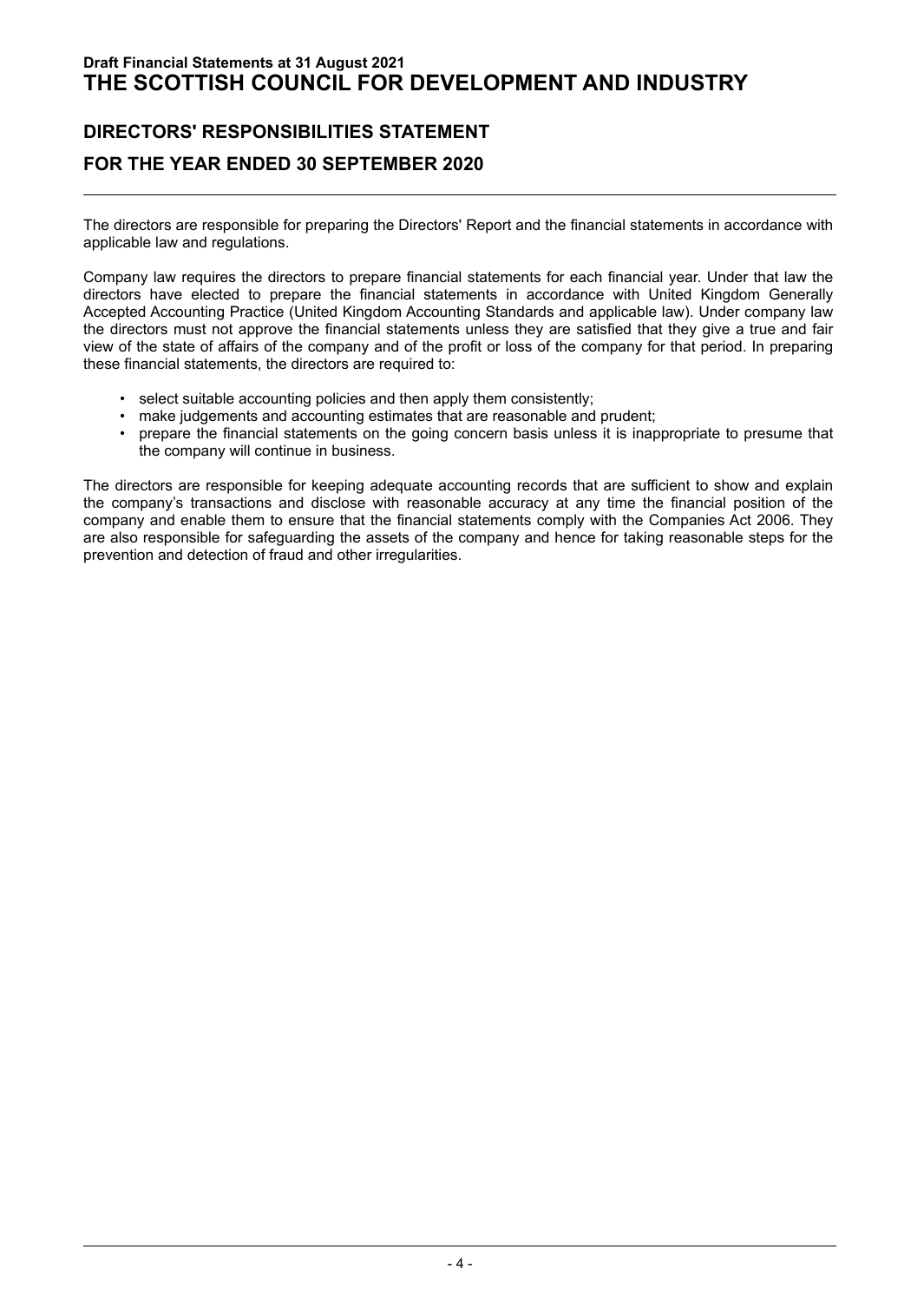### **Draft Financial Statements at 31 August 2021 INDEPENDENT AUDITOR'S REPORT TO THE MEMBERS OF THE SCOTTISH COUNCIL FOR DEVELOPMENT AND INDUSTRY**

#### **Opinion**

We have audited the financial statements of The Scottish Council for Development and Industry (the 'company') for the year ended 30 September 2020 which comprise the statement of comprehensive income, the statement of financial position and notes to the financial statements, including a summary of significant accounting policies. The financial reporting framework that has been applied in their preparation is applicable law and United Kingdom Accounting Standards, including FRS 102 "The Financial Reporting Standard applicable in the UK and Republic of Ireland" (United Kingdom Generally Accepted Accounting Practice).

In our opinion, the financial statements:

- give a true and fair view of the state of the company's affairs as at 30 September 2020 and of its profit for the year then ended;
- have been properly prepared in accordance with United Kingdom Generally Accepted Accounting Practice;
- have been prepared in accordance with the requirements of the Companies Act 2006.

#### **Basis for opinion**

We conducted our audit in accordance with International Standards on Auditing (UK) (ISAs (UK)) and applicable law. Our responsibilities under those standards are further described in the Auditor's responsibilities for the audit of the financial statements section of our report. We are independent of the company in accordance with the ethical requirements that are relevant to our audit of the financial statements in the UK, including the FRC's Ethical Standard, and we have fulfilled our other ethical responsibilities in accordance with these requirements. We believe that the audit evidence we have obtained is sufficient and appropriate to provide a basis for our opinion.

#### **Conclusions relating to going concern**

We have nothing to report in respect of the following matters in relation to which the ISAs (UK) require us to report to you where:

- the directors' use of the going concern basis of accounting in the preparation of the financial statements is not appropriate; or
- the directors have not disclosed in the financial statements any identified material uncertainties that may cast significant doubt about the company's ability to continue to adopt the going concern basis of accounting for a period of at least twelve months from the date when the financial statements are authorised for issue.

#### **Other information**

The other information comprises the information included in the annual report, other than the financial statements and our auditor's report thereon. The directors are responsible for the other information. Our opinion on the financial statements does not cover the other information and, except to the extent otherwise explicitly stated in our report, we do not express any form of assurance conclusion thereon.

In connection with our audit of the financial statements, our responsibility is to read the other information and, in doing so, consider whether the other information is materially inconsistent with the financial statements or our knowledge obtained in the audit or otherwise appears to be materially misstated. If we identify such material inconsistencies or apparent material misstatements, we are required to determine whether there is a material misstatement in the financial statements or a material misstatement of the other information. If, based on the work we have performed, we conclude that there is a material misstatement of this other information, we are required to report that fact.

We have nothing to report in this regard.

#### **Opinions on other matters prescribed by the Companies Act 2006**

In our opinion, based on the work undertaken in the course of the audit:

- the information given in the directors' report for the financial year for which the financial statements are prepared is consistent with the financial statements; and
- the directors' report has been prepared in accordance with applicable legal requirements.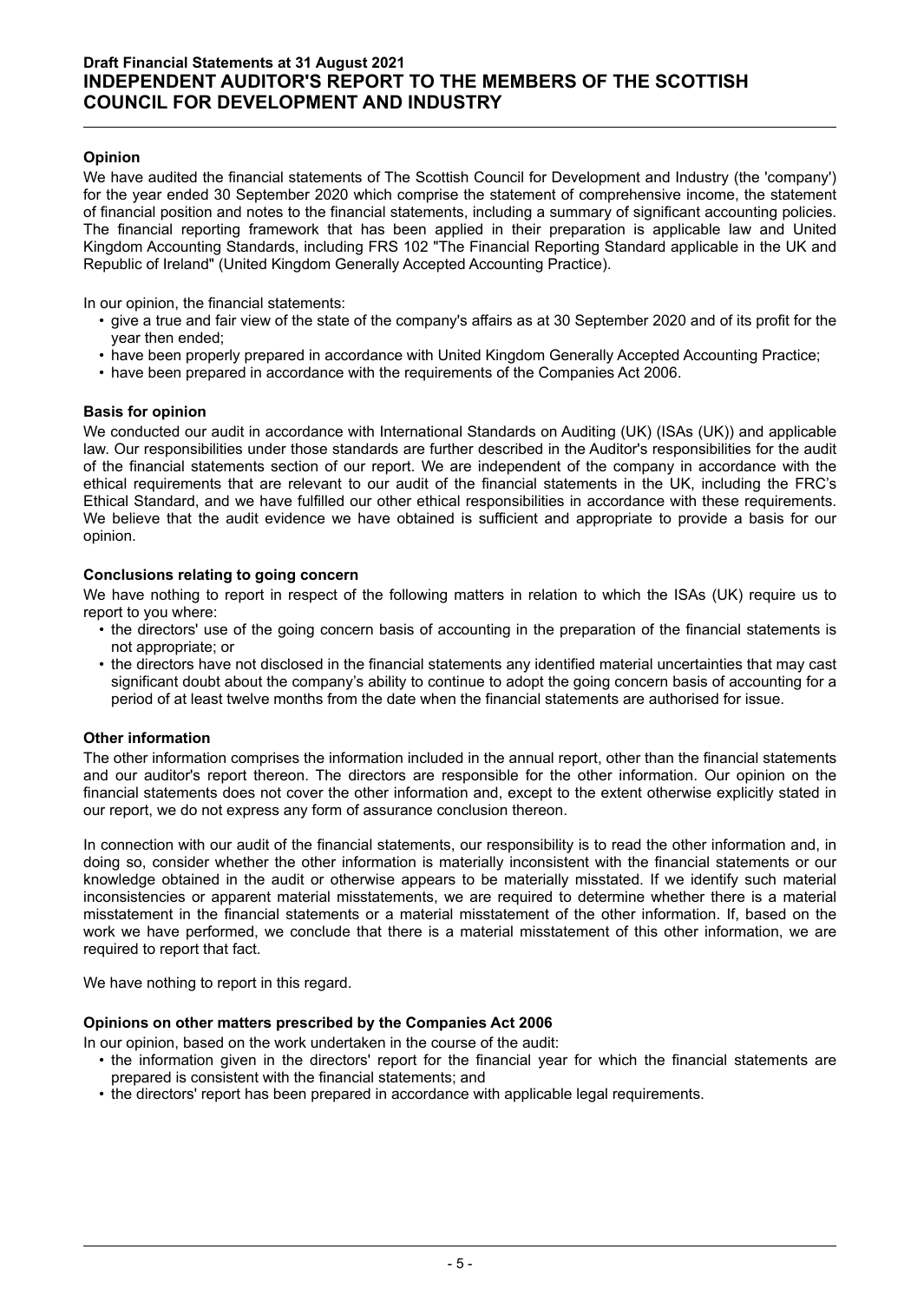### **Draft Financial Statements at 31 August 2021 INDEPENDENT AUDITOR'S REPORT TO THE MEMBERS OF THE SCOTTISH COUNCIL FOR DEVELOPMENT AND INDUSTRY (CONTINUED)**

#### **Matters on which we are required to report by exception**

In the light of the knowledge and understanding of the company and its environment obtained in the course of the audit, we have not identified material misstatements in the directors' report.

We have nothing to report in respect of the following matters in relation to which the Companies Act 2006 requires us to report to you if, in our opinion:

- adequate accounting records have not been kept, or returns adequate for our audit have not been received from branches not visited by us; or
- the financial statements are not in agreement with the accounting records and returns; or
- certain disclosures of directors' remuneration specified by law are not made; or
- we have not received all the information and explanations we require for our audit; or
- the directors were not entitled to prepare the financial statements in accordance with the small companies regime and take advantage of the small companies exemption from the requirement to prepare a strategic report or in preparing the directors' report.

#### **Responsibilities of directors**

As explained more fully in the directors' responsibilities statement set out on page 4, the directors are responsible for the preparation of the financial statements and for being satisfied that they give a true and fair view, and for such internal control as the directors determine is necessary to enable the preparation of financial statements that are free from material misstatement, whether due to fraud or error.

In preparing the financial statements, the directors are responsible for assessing the company's ability to continue as a going concern, disclosing, as applicable, matters related to going concern and using the going concern basis of accounting unless the directors either intend to liquidate the company or to cease operations, or have no realistic alternative but to do so.

#### **Auditor's responsibilities for the audit of the financial statements**

Our objectives are to obtain reasonable assurance about whether the financial statements as a whole are free from material misstatement, whether due to fraud or error, and to issue an auditor's report that includes our opinion. Reasonable assurance is a high level of assurance, but is not a guarantee that an audit conducted in accordance with ISAs (UK) will always detect a material misstatement when it exists. Misstatements can arise from fraud or error and are considered material if, individually or in the aggregate, they could reasonably be expected to influence the economic decisions of users taken on the basis of these financial statements.

A further description of our responsibilities for the audit of the financial statements is located on the Financial Reporting Council's website at: https://www.frc.org.uk/auditorsresponsibilities This description forms part of our auditor's report.

#### **Use of our report**

This report is made solely to the company's members, as a body, in accordance with Chapter 3 of Part 16 of the Companies Act 2006. Our audit work has been undertaken so that we might state to the company's members those matters we are required to state to them in an auditor's report and for no other purpose. To the fullest extent permitted by law, we do not accept or assume responsibility to anyone other than the company and the company's members as a body, for our audit work, for this report, or for the opinions we have formed.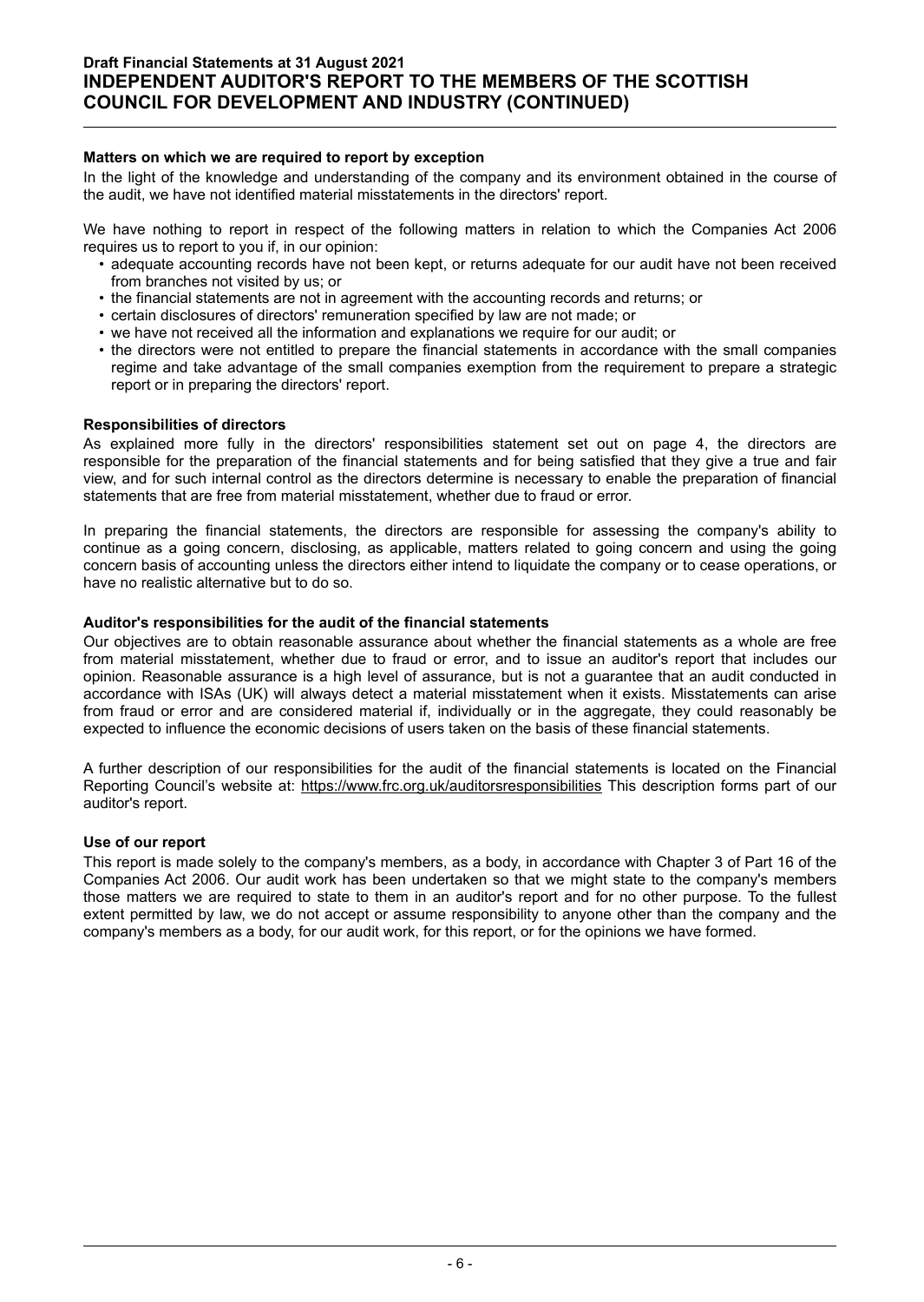# **STATEMENT OF COMPREHENSIVE INCOME**

# **FOR THE YEAR ENDED 30 SEPTEMBER 2020**

|                                                   | <b>Notes</b> | 2020<br>£   | 2019<br>£   |
|---------------------------------------------------|--------------|-------------|-------------|
| <b>Turnover</b>                                   |              | 1,438,361   | 1,828,675   |
| Administrative expenses                           |              | (1,513,818) | (1,785,002) |
| Other operating income                            |              | 54,413      | 39          |
| <b>Operating (loss)/profit</b>                    |              | (21, 044)   | 43,712      |
| Interest receivable and similar income            | 5            | 25,196      | 14,359      |
| Interest payable and similar expenses             |              | (18,000)    | (16,000)    |
| Other gains and losses                            |              | 34,148      | 7,005       |
| <b>Profit before taxation</b>                     |              | 20,300      | 49,076      |
| Tax on profit                                     |              |             |             |
| Profit for the financial year                     |              | 20,300      | 49,076      |
| Other comprehensive income net of taxation        |              |             |             |
| Actuarial loss on defined benefit pension schemes |              | (466,000)   | (917,000)   |
| Adjustments to the fair value of financial assets |              | (58, 187)   | (5,232)     |
| Total comprehensive income for the year           |              | (503, 887)  | (873, 156)  |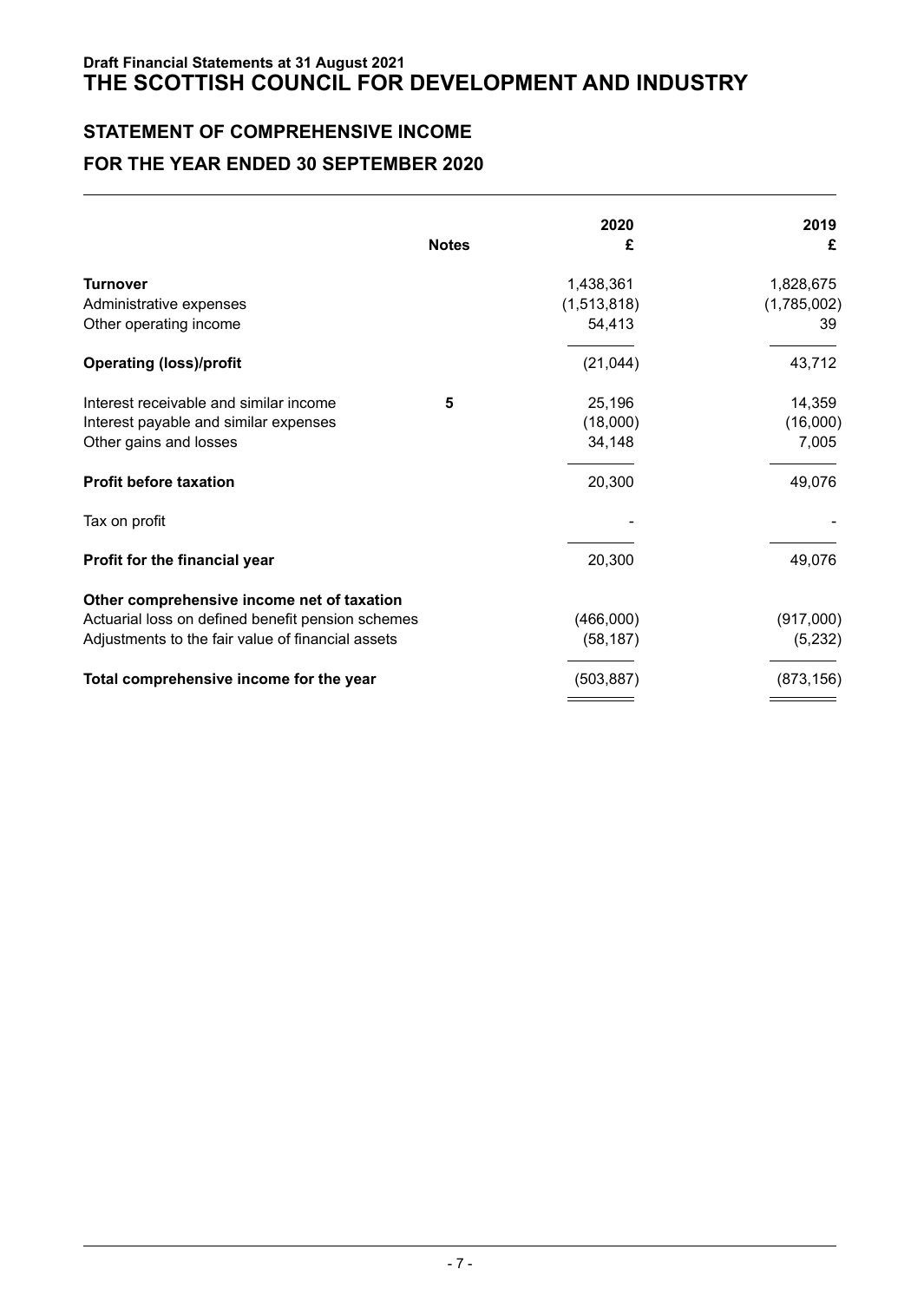# **THE SCOTTISH COUNCIL FOR DEVELOPMENT AND INDUSTRY**

# **STATEMENT OF FINANCIAL POSITION AS AT 30 SEPTEMBER 2020**

|                                                          |                |            | 2020          | 2019       |             |
|----------------------------------------------------------|----------------|------------|---------------|------------|-------------|
|                                                          | <b>Notes</b>   | £          | £             | £          | £           |
| <b>Fixed assets</b>                                      |                |            |               |            |             |
| Intangible assets                                        | $\bf 6$        |            | 42,059        |            | 56,064      |
| Tangible assets                                          | $\overline{7}$ |            | 11,090        |            | 21,941      |
| Investments                                              | 8              |            | 498,515       |            | 603,211     |
|                                                          |                |            | 551,664       |            | 681,216     |
| <b>Current assets</b>                                    |                |            |               |            |             |
| <b>Debtors</b>                                           | 9              | 129,875    |               | 97,542     |             |
| Cash at bank and in hand                                 |                | 215,008    |               | 86,560     |             |
|                                                          |                | 344,883    |               | 184,102    |             |
| <b>Creditors: amounts falling due within</b><br>one year | 10             | (508, 342) |               | (409, 920) |             |
|                                                          |                |            |               |            |             |
| <b>Net current liabilities</b>                           |                |            | (163, 459)    |            | (225, 818)  |
| <b>Total assets less current liabilities</b>             |                |            | 388,205       |            | 455,398     |
| <b>Creditors: amounts falling due after</b>              |                |            |               |            |             |
| more than one year                                       | 11             |            | (46, 667)     |            |             |
| <b>Provisions for liabilities</b>                        | 12             |            | (36, 153)     |            | (30, 128)   |
| Net assets excluding pension liability                   |                |            | 305,385       |            | 425,270     |
| Defined benefit pension liability                        | 13             |            | (1,409,000)   |            | (1,025,000) |
| <b>Net liabilities</b>                                   |                |            | (1, 103, 615) |            | (599, 730)  |
|                                                          |                |            |               |            |             |
| <b>Capital and reserves</b>                              |                |            |               |            |             |
| <b>Revaluation reserve</b>                               | 14             |            | 10,778        |            | 68,965      |
| Profit and loss reserves                                 |                |            | (1, 114, 393) |            | (668, 695)  |
| <b>Total equity</b>                                      |                |            | (1, 103, 615) |            | (599, 730)  |
|                                                          |                |            |               |            |             |

These financial statements have been prepared in accordance with the provisions applicable to companies subject to the small companies' regime.

The financial statements were approved by the board of directors and authorised for issue on ....................... and are signed on its behalf by:

.............................. Ian Wall **Director**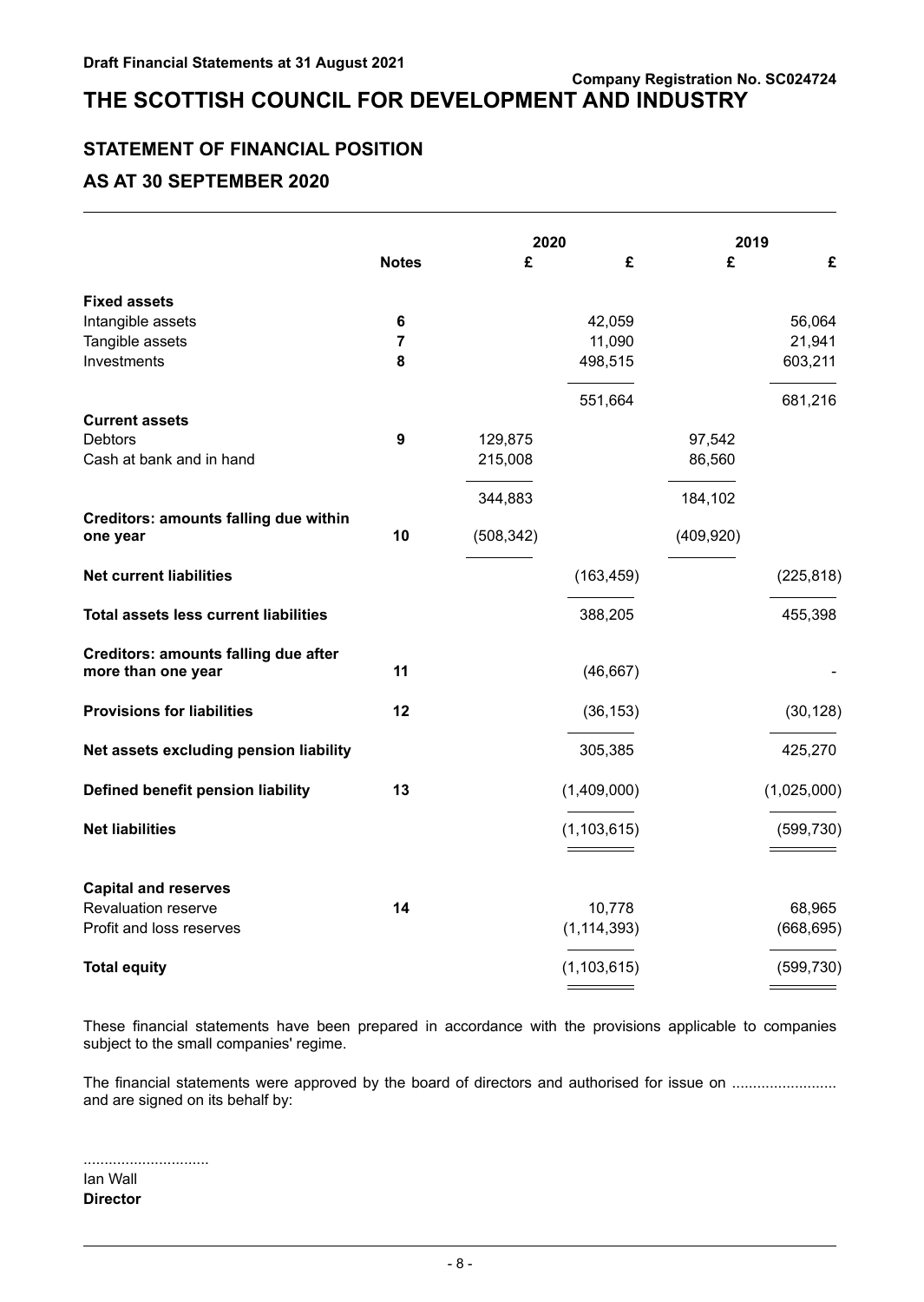#### **1 Accounting policies**

#### **Company information**

Scottish Council for Development and Industry is a private company limited by guarantee and is registered and incorporated in Scotland. The registered office is 1 Cadogan Square, Cadogan Street, Glasgow, G2 7HF.

#### **Accounting convention**

These financial statements have been prepared in accordance with FRS 102 "The Financial Reporting Standard applicable in the UK and Republic of Ireland" ("FRS 102") and the requirements of the Companies Act 2006 as applicable to companies subject to the small companies regime. The disclosure requirements of section 1A of FRS 102 have been applied other than where additional disclosure is required to show a true and fair view.

The financial statements are prepared in sterling, which is the functional currency of the company. Monetary amounts in these financial statements are rounded to the nearest £.

#### **Going concern**

Having considered the Company's financial position, prospects and available financial resources for the period of twelve months from the date of approval of these financial statements, and given the further financial surety provided by the CVA post the balance sheet date, the directors have developed a reasonable expectation that the Company will continue to operate as a going concern over the next 12 months. Accordingly, the financial statements continue to be prepared under the going concern basis.

#### **Turnover**

Turnover is recognised at the fair value of the consideration received or receivable from subscriptions and project income, and is shown net of VAT and other sales related taxes.

Subscriptions are received throughout the financial year and are credited to the Profit and Loss account when received.

Project Activities are accounted for when the activities are completed.

Investment Income comprises interest and dividends on listed and unlisted investments received and receivable.

#### **Intangible fixed assets other than goodwill**

Intangible assets are recognised at cost and are subsequently measured at cost less accumulated amortisation and accumulated impairment losses.

Amortisation is recognised so as to write off the cost or valuation of assets less their residual values over their useful lives on the following bases:

Website/CRM Costs 10% - 20% straight line

#### **Tangible fixed assets**

Tangible fixed assets are initially measured at cost and subsequently measured at cost or valuation, net of depreciation and any impairment losses.

Depreciation is recognised so as to write off the cost or valuation of assets less their residual values over their useful lives on the following bases:

Fixtures and fittings The 10% - 15% straight line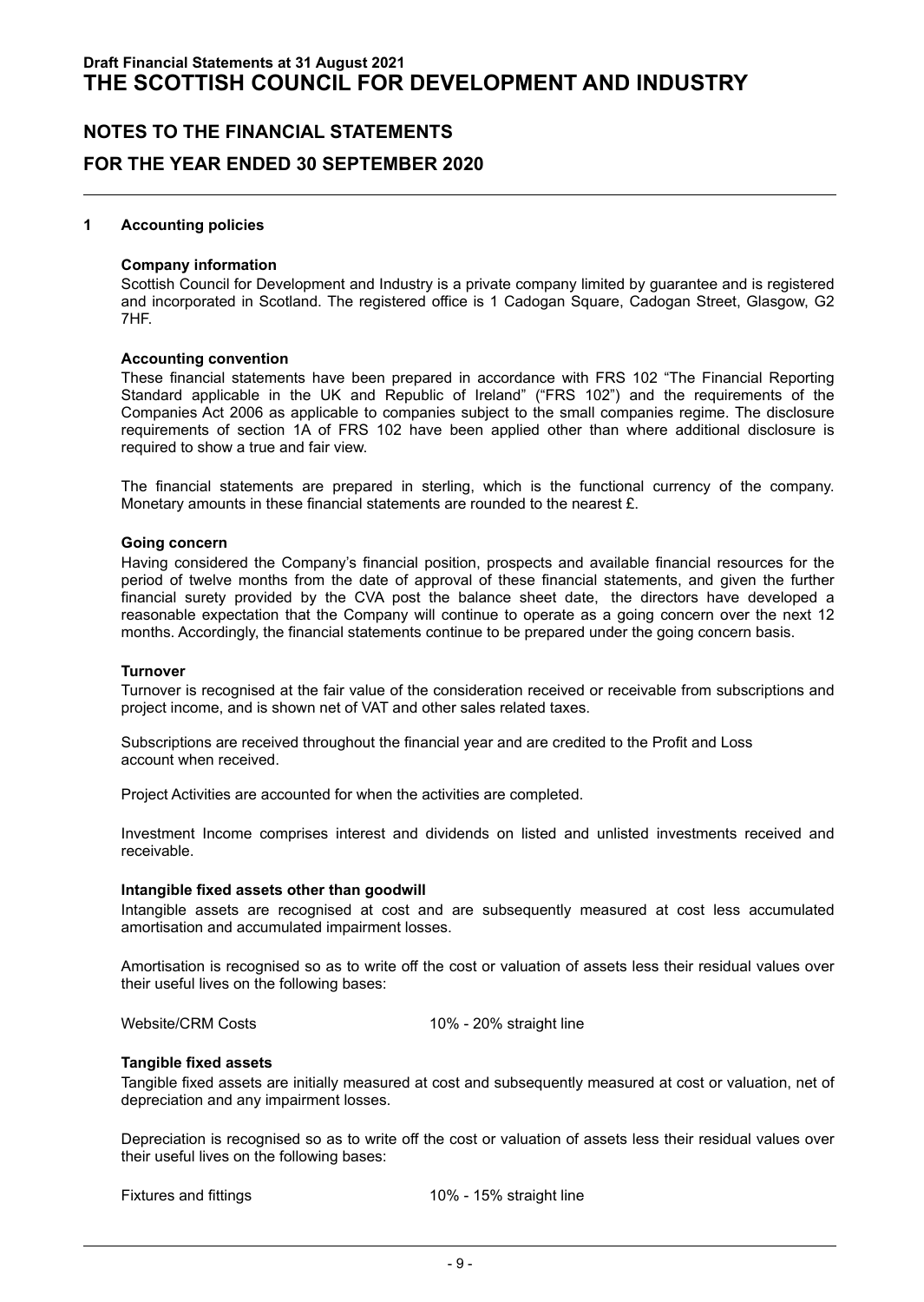#### **1 Accounting policies (Continued)**

The gain or loss arising on the disposal of an asset is determined as the difference between the sale proceeds and the carrying value of the asset, and is credited or charged to profit or loss.

#### **Fixed asset investments**

Fixed Asset Investments are included at market value. Unrealised gains and losses and movements are recognised each year through the Statement of Comprehensive Income and Revaluation Reserve.

#### **Impairment of fixed assets**

At each reporting period end date, the company reviews the carrying amounts of its tangible and intangible assets to determine whether there is any indication that those assets have suffered an impairment loss. If any such indication exists, the recoverable amount of the asset is estimated in order to determine the extent of the impairment loss (if any).

#### **Cash and cash equivalents**

Cash and cash equivalents are basic financial instruments and include cash in hand.

#### **Financial instruments**

The company has elected to apply the provisions of Section 11 'Basic Financial Instruments' and Section 12 'Other Financial Instruments Issues' of FRS 102 to all of its financial instruments.

Financial instruments are recognised when the company becomes party to the contractual provisions of the instrument.

Financial assets and liabilities are offset, with the net amounts presented in the financial statements, when there is a legally enforceable right to set off the recognised amounts and there is an intention to settle on a net basis or to realise the asset and settle the liability simultaneously.

#### *Basic financial assets*

Basic financial assets, which include trade and other debtors and cash and bank balances, are initially measured at transaction price including transaction costs and are subsequently carried at amortised cost using the effective interest method unless the arrangement constitutes a financing transaction, where the financial asset is measured at the present value of the future receipts discounted at a market rate of interest.

#### *Classification of financial liabilities*

Financial liabilities and equity instruments are classified according to the substance of the contractual arrangements entered into. An equity instrument is any contract that evidences a residual interest in the assets of the company after deducting all of its liabilities.

#### *Basic financial liabilities*

Basic financial liabilities, including trade and other creditors, bank loans, loans from fellow group companies and preference shares that are classified as debt, are initially recognised at transaction price unless the arrangement constitutes a financing transaction, where the debt instrument is measured at the present value of the future payments discounted at a market rate of interest.

Debt instruments are subsequently carried at amortised cost, using the effective interest rate method.

#### **Equity instruments**

Equity instruments issued by the company are recorded at the fair value of proceeds received, net of transaction costs. Dividends payable on equity instruments are recognised as liabilities once they are no longer at the discretion of the company.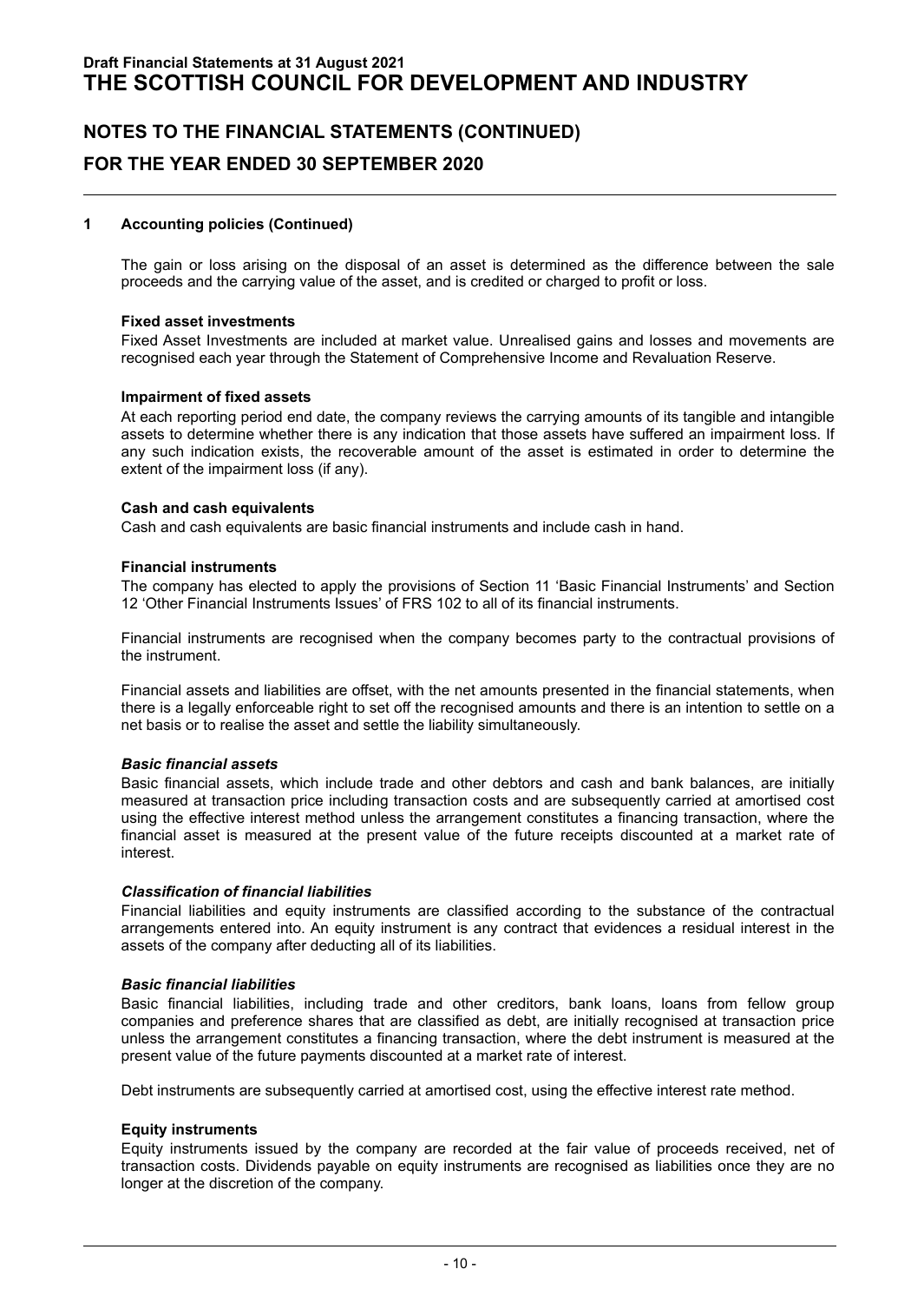#### **1 Accounting policies (Continued)**

#### **Taxation**

Current tax is based on taxable profit for the year. Current tax assets and liabilities are measured using tax rates that have been enacted or substantively enacted by the reporting date.

#### **Provisions**

Provisions are recognised when the company has a legal or constructive present obligation as a result of a past event, it is probable that the company will be required to settle that obligation and a reliable estimate can be made of the amount of the obligation. Provisions are made for liabilities arising in respect of expected dilapidation claims on premises leased by the company.

The amount recognised as a provision is the best estimate of the consideration required to settle the present obligation at the reporting end date, taking into account the risks and uncertainties surrounding the obligation. Where the effect of the time value of money is material, the amount expected to be required to settle the obligation is recognised at present value. When a provision is measured at present value, the unwinding of the discount is recognised as a finance cost in profit or loss in the period in which it arises.

#### **Employee benefits**

The costs of short-term employee benefits are recognised as a liability and an expense.

Termination benefits are recognised immediately as an expense when the company is demonstrably committed to terminate the employment of an employee or to provide termination benefits.

#### **Retirement benefits**

For defined contribution schemes the amount charged to profit or loss is the contributions payable in the year. Differences between contributions payable in the year and contributions actually paid are shown as either accruals or prepayments.

The cost of providing benefits under defined benefit plans is determined separately for each plan using the projected unit credit method, and is based on actuarial advice.

The change in the net defined benefit liability arising from employee service during the year is recognised as an employee cost. The cost of plan introductions, benefit changes, settlements and curtailments are recognised as an expense in measuring profit or loss in the period in which they arise.

The net interest element is determined by multiplying the net defined benefit liability by the discount rate, taking into account any changes in the net defined benefit liability during the period as a result of contribution and benefit payments. The net interest is recognised in profit or loss as other finance revenue or cost.

Remeasurement changes comprise actuarial gains and losses, the effect of the asset ceiling and the return on the net defined benefit liability excluding amounts included in net interest. These are recognised immediately in other comprehensive income in the period in which they occur and are not reclassified to profit and loss in subsequent periods.

The net defined benefit pension asset or liability in the balance sheet comprises the total for each plan of the present value of the defined benefit obligation (using a discount rate based on high quality corporate bonds), less the fair value of plan assets out of which the obligations are to be settled directly. Fair value is based on market price information, and in the case of quoted securities is the published bid price. The value of a net pension benefit asset is limited to the amount that may be recovered either through reduced contributions or agreed refunds from the scheme.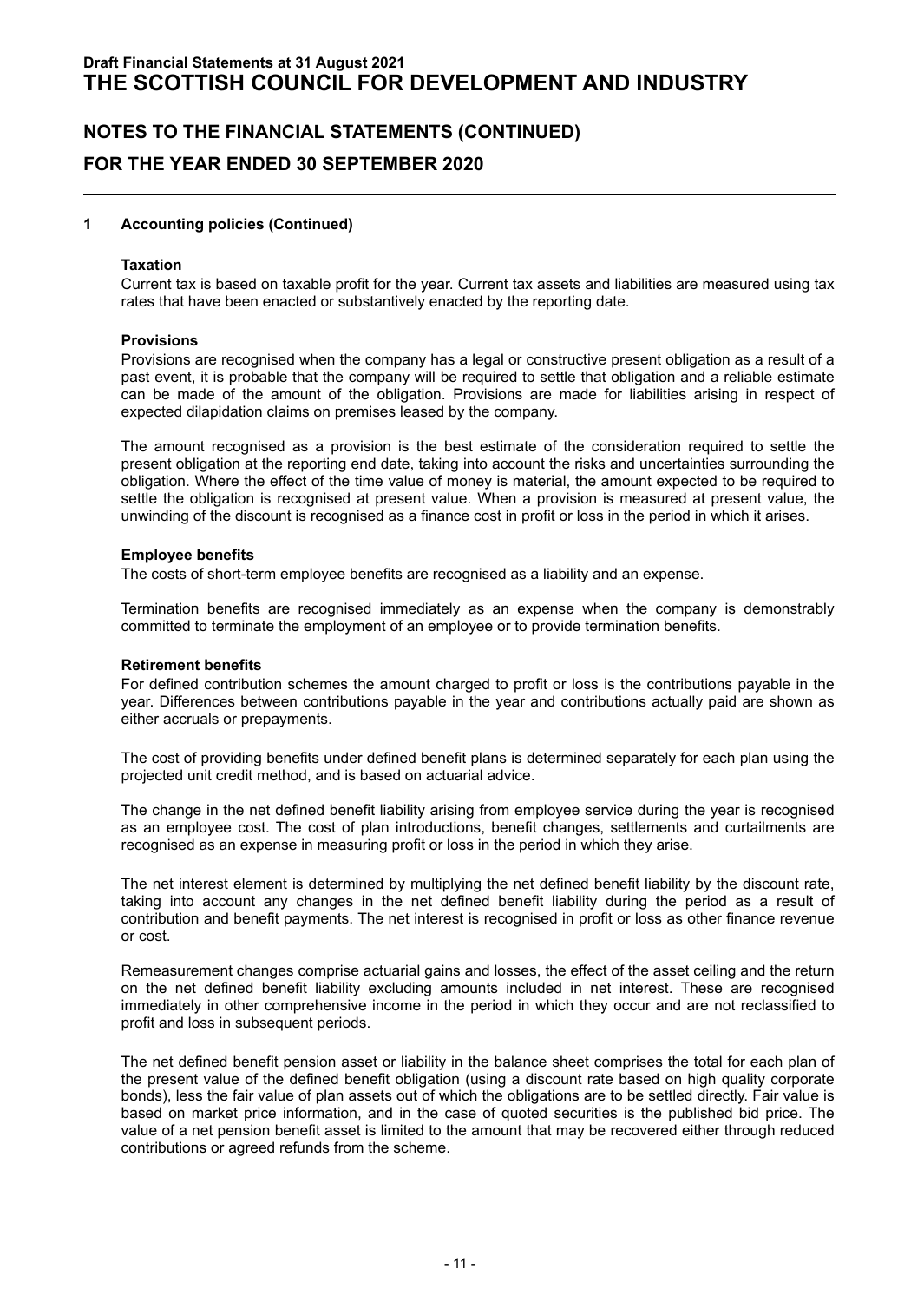#### **1 Accounting policies (Continued)**

#### **Leases**

Rentals payable under operating leases, including any lease incentives received, are charged to profit or loss on a straight line basis over the term of the relevant lease except where another more systematic basis is more representative of the time pattern in which economic benefits from the leases asset are consumed.

#### **Government grants**

Government grants relate to income received under the UK Government's Coronavirus Job Retention Scheme.

A grant that specifies performance conditions is recognised in income when the performance conditions are met. Where a grant does not specify performance conditions it is recognised in income when the proceeds are received or receivable. A grant received before the recognition criteria are satisfied is recognised as a liability.

#### **2 Judgements and key sources of estimation uncertainty**

Preparation of the financial statements requires management to make critical judgements and estimates concerning the future. Estimates and judgements are continually evaluated and are based on historical experience, advice from qualified experts and other factors, including expectations of future events that are believed to be reasonable under the circumstances.

The resulting accounting estimates and assumptions will, by definition, seldom equal the related actual results. The estimates and assumptions that have a significant risk of causing a material adjustment to the carrying amounts of assets and liabilities within the next financial year are included below.

#### *Critical accounting estimates:*

#### *Pension Liabilities*

This has relied on the actuarial assumptions of qualified actuaries which have been reviewed and are considered reasonable and appropriate. Assumptions in respect of discount rates and inflation will vary from year to year, as will the value of assets and will be dependant on circumstances at the date of valuation. Since the year end there has been volatility in market assumptions given the COVID19 pandemic and, in particular, discount rates have fallen which would increase scheme liabilities. However, stock market performance has improved which would help to offset any increase in liabilities.

#### **3 Employees**

The average monthly number of persons (including directors) employed by the company during the year was:

|       | 2020<br><b>Number</b> | 2019<br><b>Number</b> |
|-------|-----------------------|-----------------------|
| Total | 24<br>$=$             | 23                    |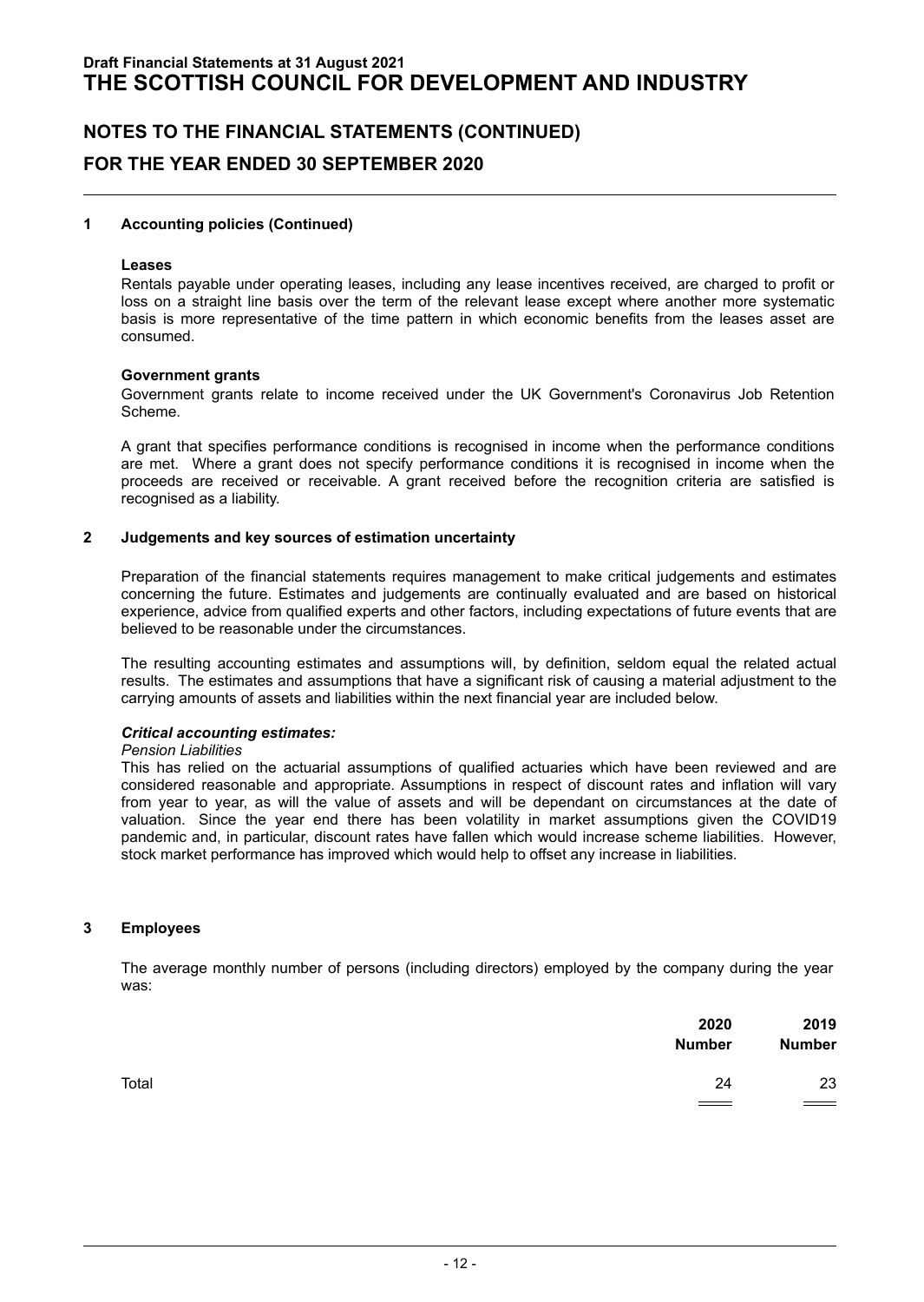# **NOTES TO THE FINANCIAL STATEMENTS (CONTINUED) FOR THE YEAR ENDED 30 SEPTEMBER 2020**

#### **4 Directors' remuneration**

|   |                                                                | 2020<br>£ | 2019<br>£    |
|---|----------------------------------------------------------------|-----------|--------------|
|   | Remuneration paid to directors                                 | 88,524    | 29,309       |
| 5 | Interest receivable and similar income                         |           |              |
|   |                                                                | 2020      | 2019         |
|   | Interest receivable and similar income includes the following: | £         | £            |
|   | Income from other fixed asset investments                      | 25,196    | 14,359       |
| 6 | Intangible fixed assets                                        |           | <b>Other</b> |
|   | Cost                                                           |           | £            |
|   | At 1 October 2019 and 30 September 2020                        |           | 70,026       |
|   | <b>Amortisation and impairment</b>                             |           |              |
|   | At 1 October 2019                                              |           | 13,962       |
|   | Amortisation charged for the year                              |           | 14,005       |
|   | At 30 September 2020                                           |           | 27,967       |
|   | <b>Carrying amount</b>                                         |           |              |
|   | At 30 September 2020                                           |           | 42,059       |
|   | At 30 September 2019                                           |           | 56,064       |
|   |                                                                |           |              |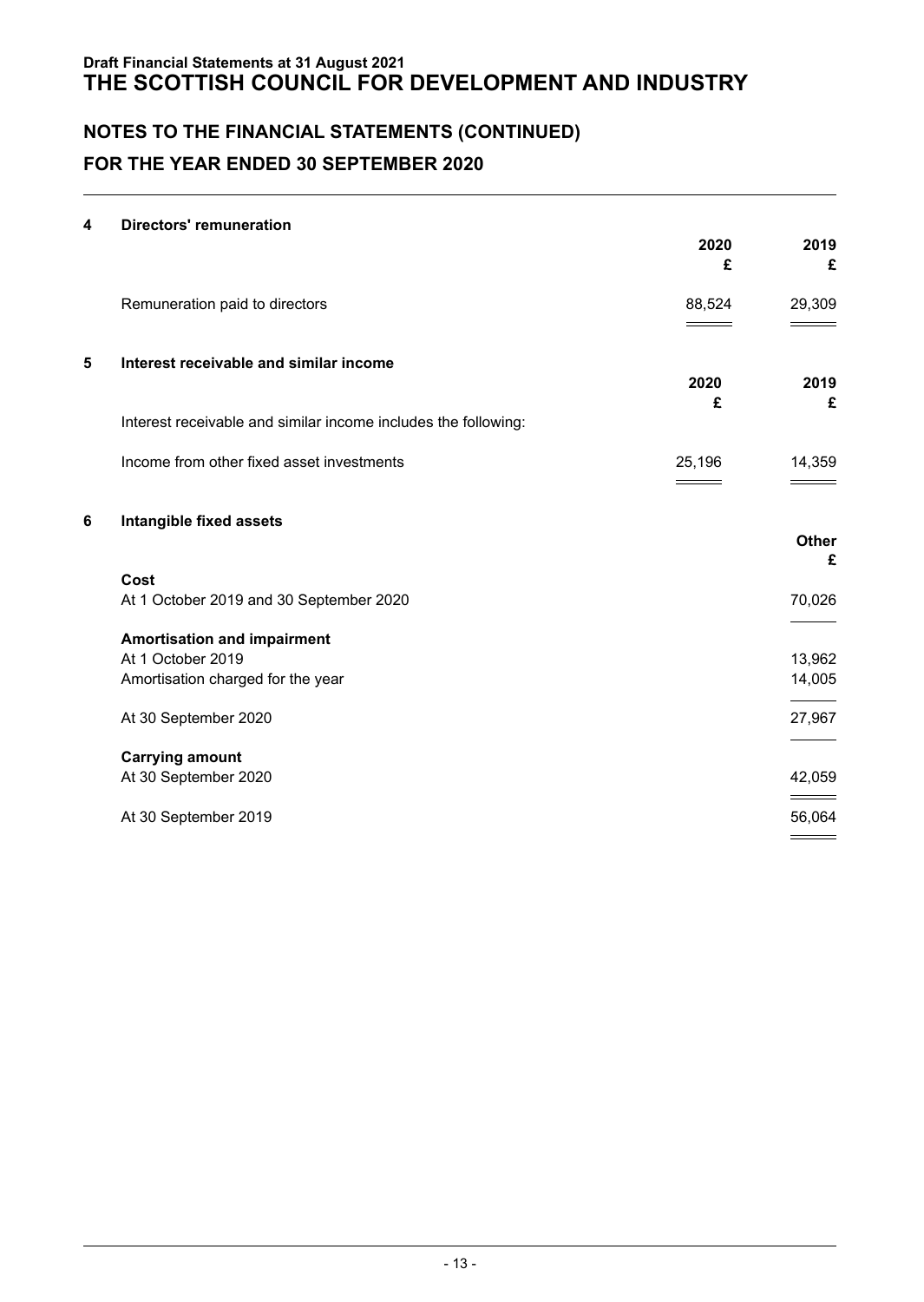# **NOTES TO THE FINANCIAL STATEMENTS (CONTINUED)**

# **FOR THE YEAR ENDED 30 SEPTEMBER 2020**

#### **7 Tangible fixed assets**

|   |                                    |      | <b>Plant and</b><br>machinery<br>etc |
|---|------------------------------------|------|--------------------------------------|
|   | Cost                               |      | £                                    |
|   | At 1 October 2019                  |      | 96,984                               |
|   | <b>Additions</b>                   |      | 1,641                                |
|   | Disposals                          |      | (2, 127)                             |
|   | At 30 September 2020               |      | 96,498                               |
|   | <b>Depreciation and impairment</b> |      |                                      |
|   | At 1 October 2019                  |      | 75,043                               |
|   | Depreciation charged in the year   |      | 12,492                               |
|   | Eliminated in respect of disposals |      | (2, 127)                             |
|   | At 30 September 2020               |      | 85,408                               |
|   | <b>Carrying amount</b>             |      |                                      |
|   | At 30 September 2020               |      | 11,090                               |
|   | At 30 September 2019               |      | 21,941                               |
| 8 | <b>Fixed asset investments</b>     |      |                                      |
|   |                                    | 2020 | 2019                                 |
|   |                                    | £    | £                                    |

| Listed investments | 498,515 | 603,211 |
|--------------------|---------|---------|
|                    |         |         |

#### **Movements in fixed asset investments**

|                          | <b>UK listed</b><br>investments | Cash   | <b>Total</b> |
|--------------------------|---------------------------------|--------|--------------|
|                          | £                               | £      | £            |
| <b>Cost or valuation</b> |                                 |        |              |
| At 1 October 2019        | 595,658                         | 7,553  | 603,211      |
| Additions                | 145,474                         |        | 145,474      |
| Valuation changes        | (58, 187)                       |        | (58, 187)    |
| Cash inflow              |                                 | 11,305 | 11,305       |
| <b>Disposals</b>         | (203, 288)                      |        | (203, 288)   |
| At 30 September 2020     | 479,657                         | 18,858 | 498,515      |
| <b>Carrying amount</b>   |                                 |        |              |
| At 30 September 2020     | 479,657                         | 18,858 | 498,515      |
|                          |                                 |        |              |
| At 30 September 2019     | 595,658                         | 7,553  | 603,211      |
|                          |                                 |        |              |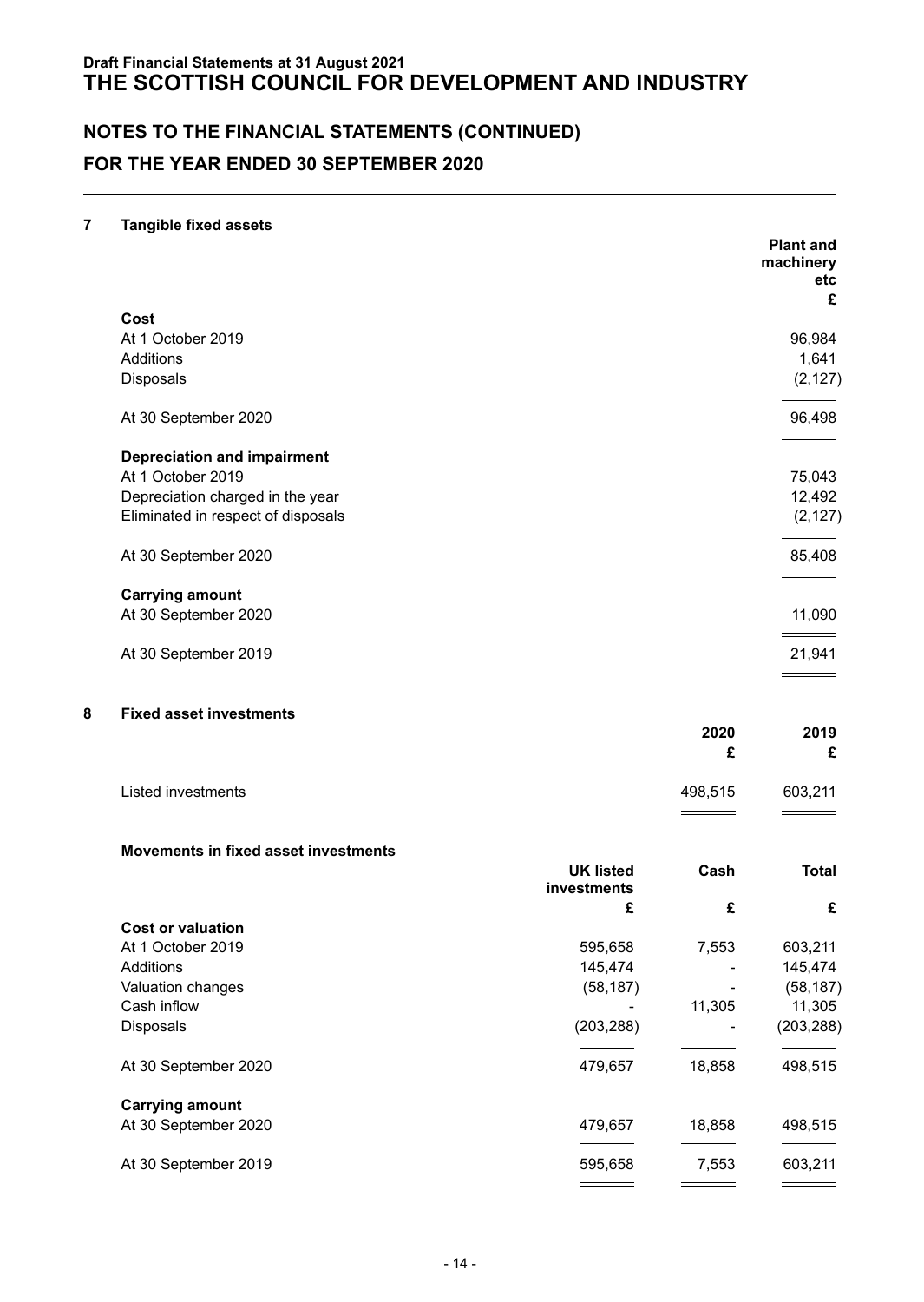#### **9 Debtors**

| Amounts falling due within one year: | 2020<br>£         | 2019<br>£        |
|--------------------------------------|-------------------|------------------|
| Trade debtors<br>Other debtors       | 11.078<br>118,797 | 39,966<br>57,576 |
|                                      | 129,875           | 97,542           |

Other Debtors includes expenditure in respect of current Trade and Membership related projects of £57,708 (2019 - £25,500). The ultimate surplus on these projects will be transferred to the Income and Expenditure account when the activities are completed.

#### **10 Creditors: amounts falling due within one year**

|                              | 2020    | 2019    |
|------------------------------|---------|---------|
|                              | £       | £       |
| <b>Bank loans</b>            | 3,333   |         |
| Trade creditors              | 70,840  | 62,566  |
| Taxation and social security | 129,824 | 25,191  |
| Other creditors              | 304,345 | 322,163 |
|                              | 508,342 | 409,920 |
|                              |         |         |

Other creditors represent advance income received in respect of Trade and Membership related projects of £272,638 (2019 - £288,552). The ultimate surplus on these projects will be transferred to the Income and Expenditure account when the activities are completed.

#### **11 Creditors: amounts falling due after more than one year**

|                           | 2020   | 2019   |
|---------------------------|--------|--------|
|                           |        | £      |
| Bank loans and overdrafts | 46,667 | $\sim$ |
|                           |        |        |

Creditors due after one year include £46,667 (2019 - £nil) relating to a Bounce Back Loan received from the Government relating to the Covid-19 pandemic.

#### **12 Provisions for liabilities**

|                                       | 2020   | 2019<br>£ |
|---------------------------------------|--------|-----------|
| <b>Building Maintenance Provision</b> | 36,153 | 30,128    |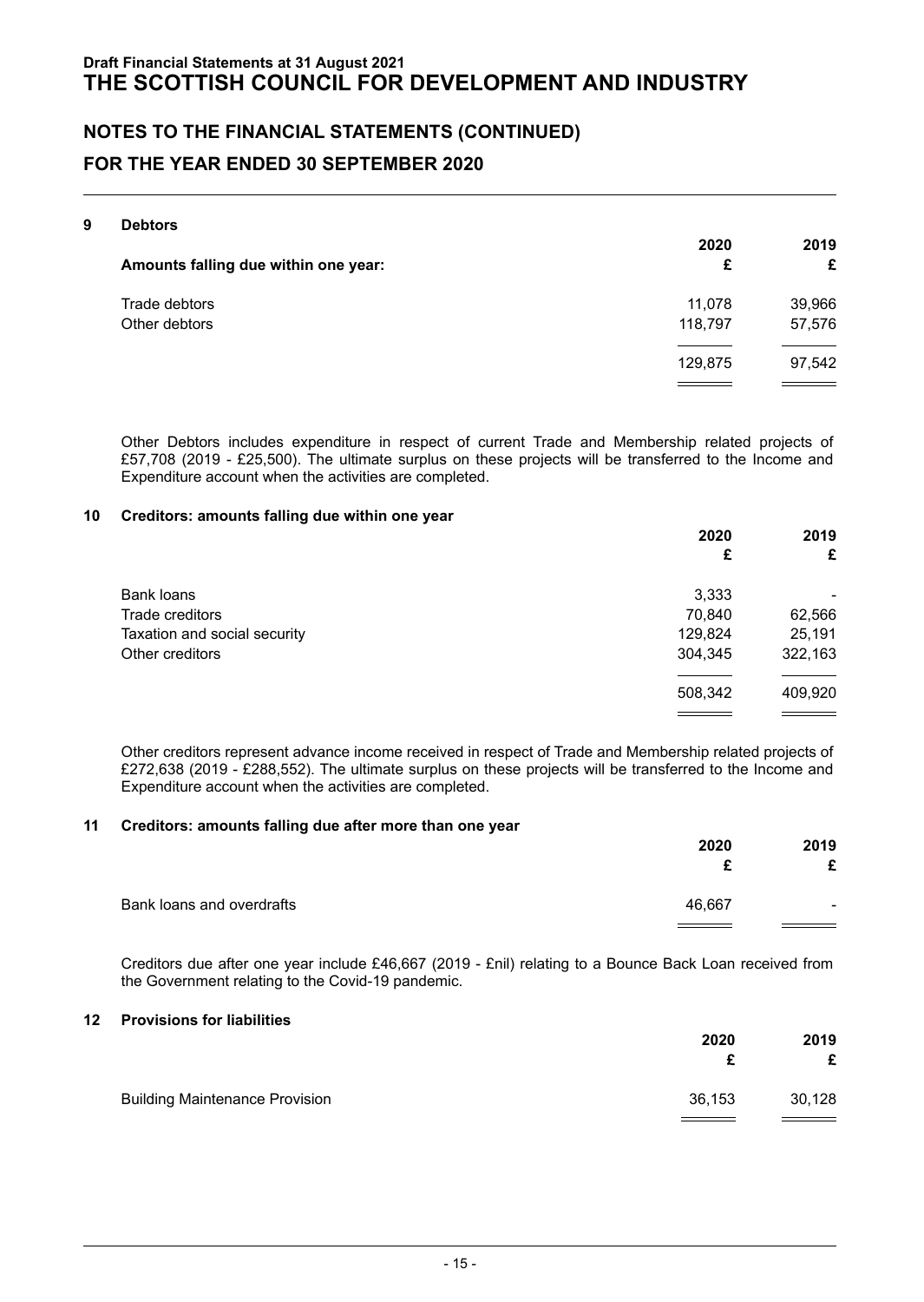| 13 | <b>Retirement benefit schemes</b>                                   |         |           |
|----|---------------------------------------------------------------------|---------|-----------|
|    | Defined contribution schemes                                        | 2020    | 2019<br>£ |
|    | Charge to profit or loss in respect of defined contribution schemes | 111.445 | 108.409   |

The company operates a defined contribution pension scheme for all qualifying employees. The assets of the scheme are held separately from those of the company in an independently administered fund.

#### **Defined benefit schemes**

The Company sponsors the fund which is a defined benefit pension plan. It is a separate trustee administered entity holding assets to meet long term pension liabilities. The last formal actuarial valuation of the Fund was carried out as at 30 September 2019 by a qualified independent actuary.

The results of the triennial valuation as at 30 September 2019 showed a deficit of £3,419,000. The next triennial valuation results relate to the period to 30 September 2022. The Company has agreed with the Trustees to target removal of this deficit over a period of 23 years and 2 months from 1 October 2016 by payment of regular contributions of £117,650 per annum from October 2016 increasing in line with the Consumer Price Index (CPI) each year.

| Key assumptions                                                                 | 2020<br>%   | 2019<br>$\%$            |
|---------------------------------------------------------------------------------|-------------|-------------------------|
|                                                                                 |             |                         |
| Discount rate                                                                   | 1.55% p.a.  | 1.80% p.a.              |
| Expected rate of increase of pensions in payment                                | 2.15% p.a.  | 2.15% p.a.              |
| Expected rate of salary increases                                               | 2.05% p.a.  | 2.05% p.a.              |
| Retail price inflation                                                          | 2.85% p.a.  | $3.15%$ p.a.            |
| Consumer price inflation                                                        | 2.15% p.a.  | 2.15% p.a.              |
| Cash commutation                                                                | 100%        | 100%                    |
|                                                                                 |             | commute 25% commute 25% |
|                                                                                 | of pension  | of pension              |
|                                                                                 |             |                         |
| <b>Mortality assumptions</b>                                                    | 2020        | 2019                    |
| Assumed life expectations on retirement at age 65:<br>Post retirement mortality | Years       | Years                   |
| - Males                                                                         | 90% S2PMA   | 90% S2PMA               |
|                                                                                 | CMI 2019    | CMI 2018                |
|                                                                                 | $[0.5\%]$   | [0.5%]                  |
|                                                                                 | projections | projections             |
| - Females                                                                       | 100% S2PFA  | 100% S2PFA              |
|                                                                                 | CMI 2019    | CMI 2018                |
|                                                                                 | $[0.5\%]$   | [0.5%]                  |
|                                                                                 | projections | projections             |
|                                                                                 |             |                         |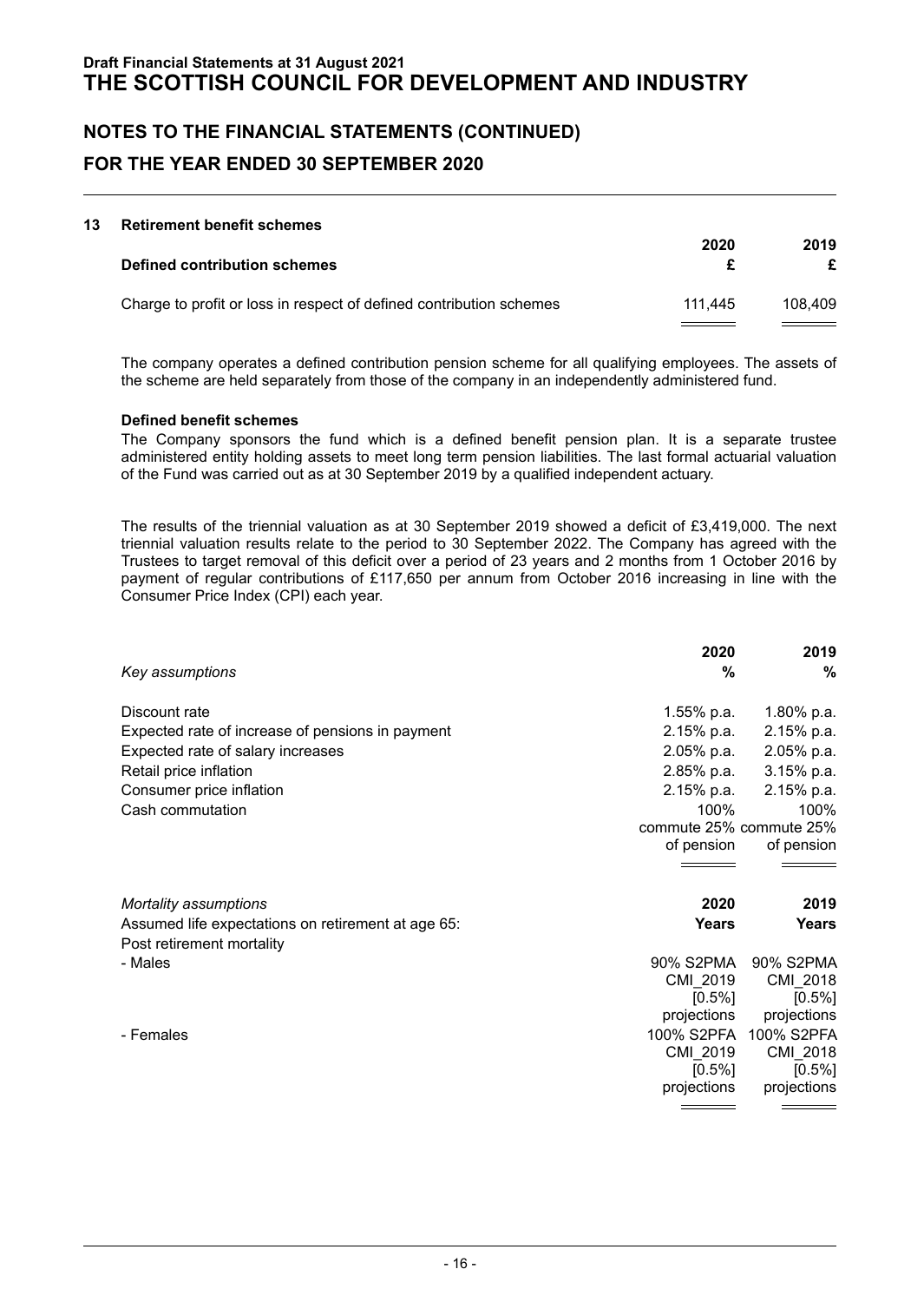# **NOTES TO THE FINANCIAL STATEMENTS (CONTINUED) FOR THE YEAR ENDED 30 SEPTEMBER 2020**

#### **13 Retirement benefit schemes (Continued)**

| Amounts recognised in the income statement                                   | 2020<br>£     | 2019<br>£     |
|------------------------------------------------------------------------------|---------------|---------------|
|                                                                              |               |               |
| Current service cost                                                         | 32,000        | 32,000        |
| Net interest on net defined benefit liability/(asset)                        | 18,000        | 5,000         |
| Other costs and income                                                       |               | 11,000        |
| Total costs                                                                  | 50,000        | 48,000        |
|                                                                              |               |               |
|                                                                              | 2020          | 2019          |
| Amounts taken to other comprehensive income                                  | £             | £             |
|                                                                              |               |               |
| Actual return on scheme assets                                               | (89,000)      | (482,000)     |
| Less: calculated interest element                                            | 128,000       | 196,000       |
| Return on scheme assets excluding interest income                            | 39,000        | (286,000)     |
| Actuarial changes related to obligations                                     | 427,000       | 1,203,000     |
|                                                                              |               |               |
| Total costs                                                                  | 466,000       | 917,000       |
|                                                                              |               |               |
| The amounts included in the statement of financial position arising from the |               |               |
| company's obligations in respect of defined benefit plans are as follows:    |               |               |
|                                                                              | 2020          | 2019          |
|                                                                              | £             | £             |
|                                                                              |               |               |
| Present value of defined benefit obligations                                 | 8,563,000     | 8,203,000     |
| Fair value of plan assets                                                    | (7, 154, 000) | (7, 178, 000) |
| Deficit in scheme                                                            | 1,409,000     | 1,025,000     |
|                                                                              |               |               |
|                                                                              |               |               |
| Movements in the present value of defined benefit obligations                |               | 2020<br>£     |
|                                                                              |               |               |
| Liabilities at 1 October 2019                                                |               | 8,203,000     |
| Current service cost                                                         |               | 32,000        |
| Benefits paid                                                                |               | (245,000)     |
| Actuarial gains and losses                                                   |               | 427,000       |
| Interest cost                                                                |               | 146,000       |
| At 30 September 2020                                                         |               | 8,563,000     |
|                                                                              |               |               |
|                                                                              |               |               |
|                                                                              |               | 2020          |
|                                                                              |               | 8,563,000     |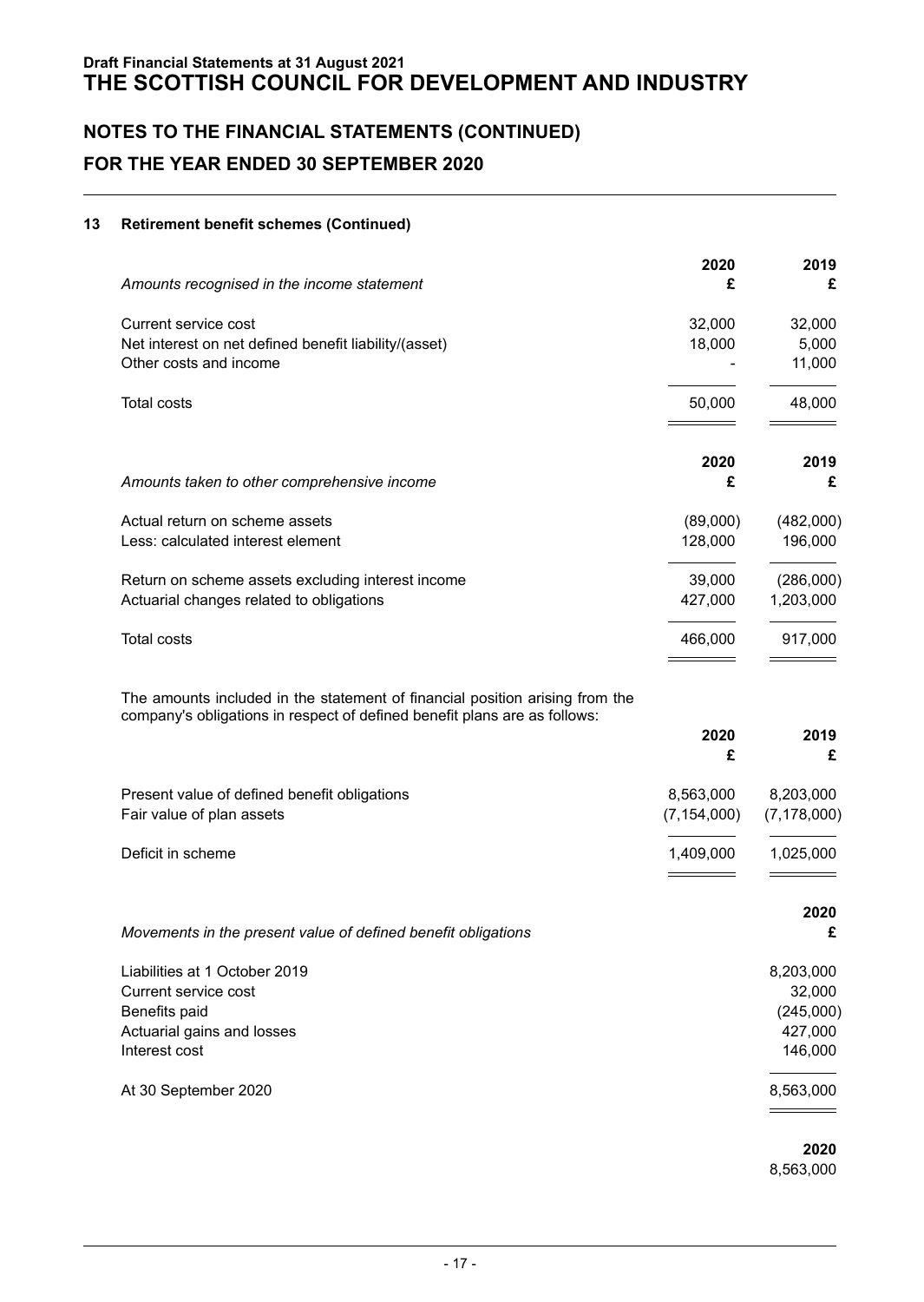# **NOTES TO THE FINANCIAL STATEMENTS (CONTINUED) FOR THE YEAR ENDED 30 SEPTEMBER 2020**

#### **13 Retirement benefit schemes (Continued)**

| Movements in the fair value of plan assets                                                                                                                                        |                                              | 2020<br>£                                                |
|-----------------------------------------------------------------------------------------------------------------------------------------------------------------------------------|----------------------------------------------|----------------------------------------------------------|
| Fair value of assets at 1 October 2019<br>Interest income<br>Return on plan assets (excluding amounts included in net interest)<br>Benefits paid<br>Contributions by the employer |                                              | 7,178,000<br>128,000<br>(39,000)<br>(245,000)<br>132,000 |
| At 30 September 2020                                                                                                                                                              |                                              | 7,154,000                                                |
| The actual return on plan assets was £89,000 (2019 - £482,000).                                                                                                                   |                                              |                                                          |
| The analysis of the scheme assets at the reporting date were as follows:                                                                                                          | 2020<br>£                                    | 2019<br>£                                                |
| <b>Equity instruments</b><br>Debt instruments<br>Property<br>Cash & Other                                                                                                         | 1,359,000<br>4,743,000<br>422,000<br>630,000 | 1,362,000<br>4,761,000<br>422,000<br>633,000             |
|                                                                                                                                                                                   | 7,154,000                                    | 7,178,000                                                |

None of the Fund assets include any direct investment in the Company's own financial instruments or any property occupied by, or other assets used by, the Company.

#### *Other long term benefits*

The Company also operates a defined contribution pension scheme. The assets of the scheme are held separately from those of the Company in an independently administered fund. The pension cost charge represents contributions payable by the Company to the fund and amounted to £50,719 (2019: £49,802) for the year.

#### **14 Revaluation reserve**

|                                      | 2020      | 2019    |
|--------------------------------------|-----------|---------|
|                                      | £         | £       |
| At the beginning of the year         | 68,965    | 74,197  |
| Fair value adjustment to investments | (58, 187) | (5,232) |
| At the end of the year               | 10.778    | 68,965  |
|                                      |           |         |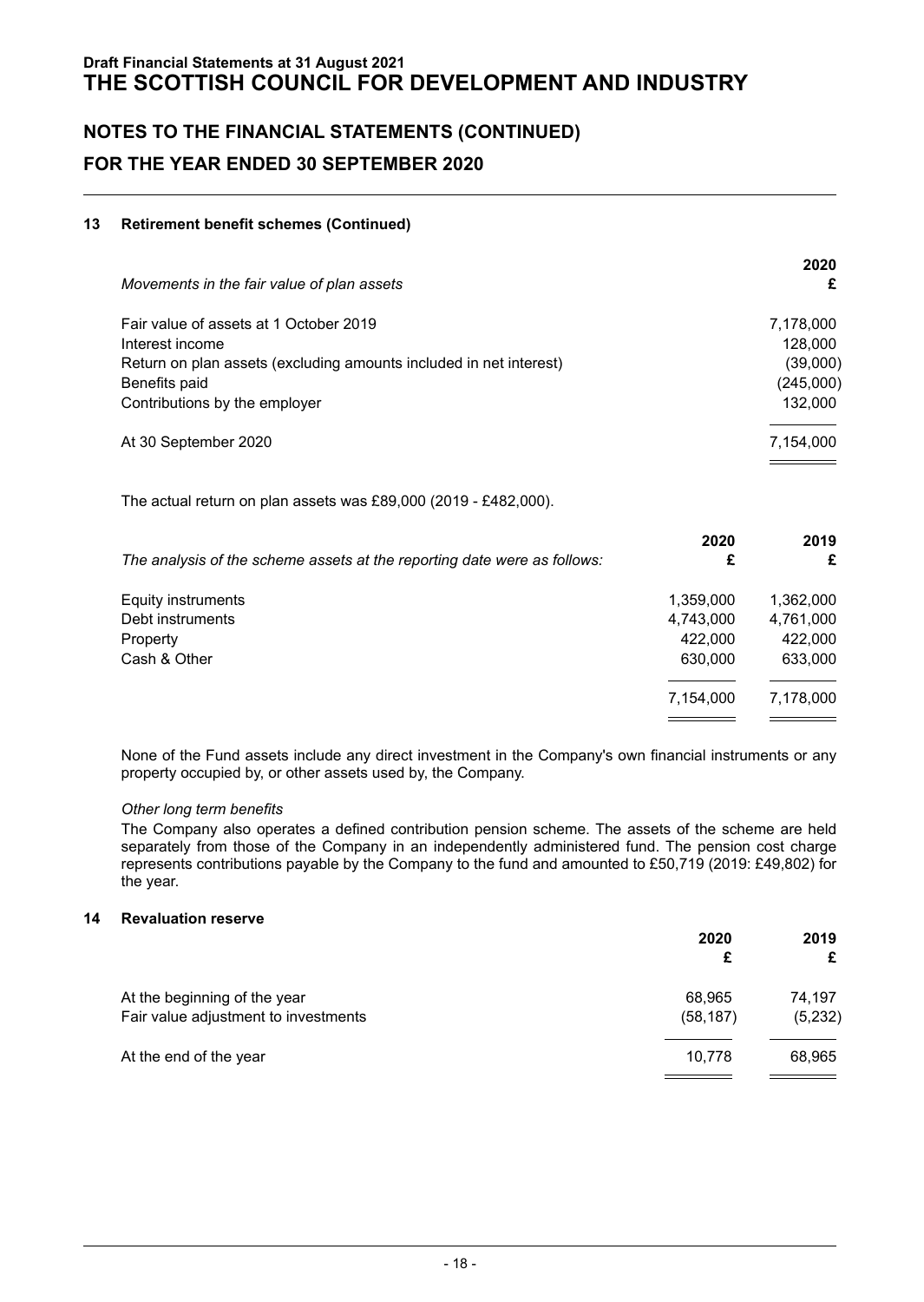#### **15 Operating lease commitments**

#### **Lessee**

At the reporting end date the company had outstanding commitments for future minimum lease payments under non-cancellable operating leases, which fall due as follows:

|                            | 2020   | 2019   |
|----------------------------|--------|--------|
|                            | £      | £      |
| Within one year            | 42,852 | 40,189 |
| Between one and five years | 5,855  | 31,840 |
|                            |        |        |
|                            | 48,707 | 72,029 |
|                            |        |        |

#### **16 Capital commitments**

The company had no capital commitments at 30 September 2020 (30 September 2019 - nil).

#### **17 Related party transactions**

During the year, no transactions with related parties were undertaken such as required to be disclosed under Financial Reporting Standard FRS 102 Section 33 (2019 - £nil). As at the year-end there was £nil outstanding (2019 - £nil).

#### **18 Events after the reporting date**

The reduction in revenue made the task of tackling our pension legacy obligations more urgent. Donations from our members and income from research and events cover our costs. However, the contributions associated with a defined benefit pension scheme, which closed to employee contributions in 2004, had escalated significantly in recent years. Despite making enhanced contributions over the years the Board foresaw the point where these obligations would compromise the ability of SCDI to continue to operate as a going concern.

In March 2021, the directors successfully concluded a CVA to address this issue. The voluntary arrangement includes a compromise agreement with the Pension Protection Fund (PPF), the statutory fund established to protect pension schemes, on the SCDI total pension liabilities. The compromise arrangement provides SCDI the financial certainty to continue trading for the benefit of all our stakeholders, including our employees and other creditors.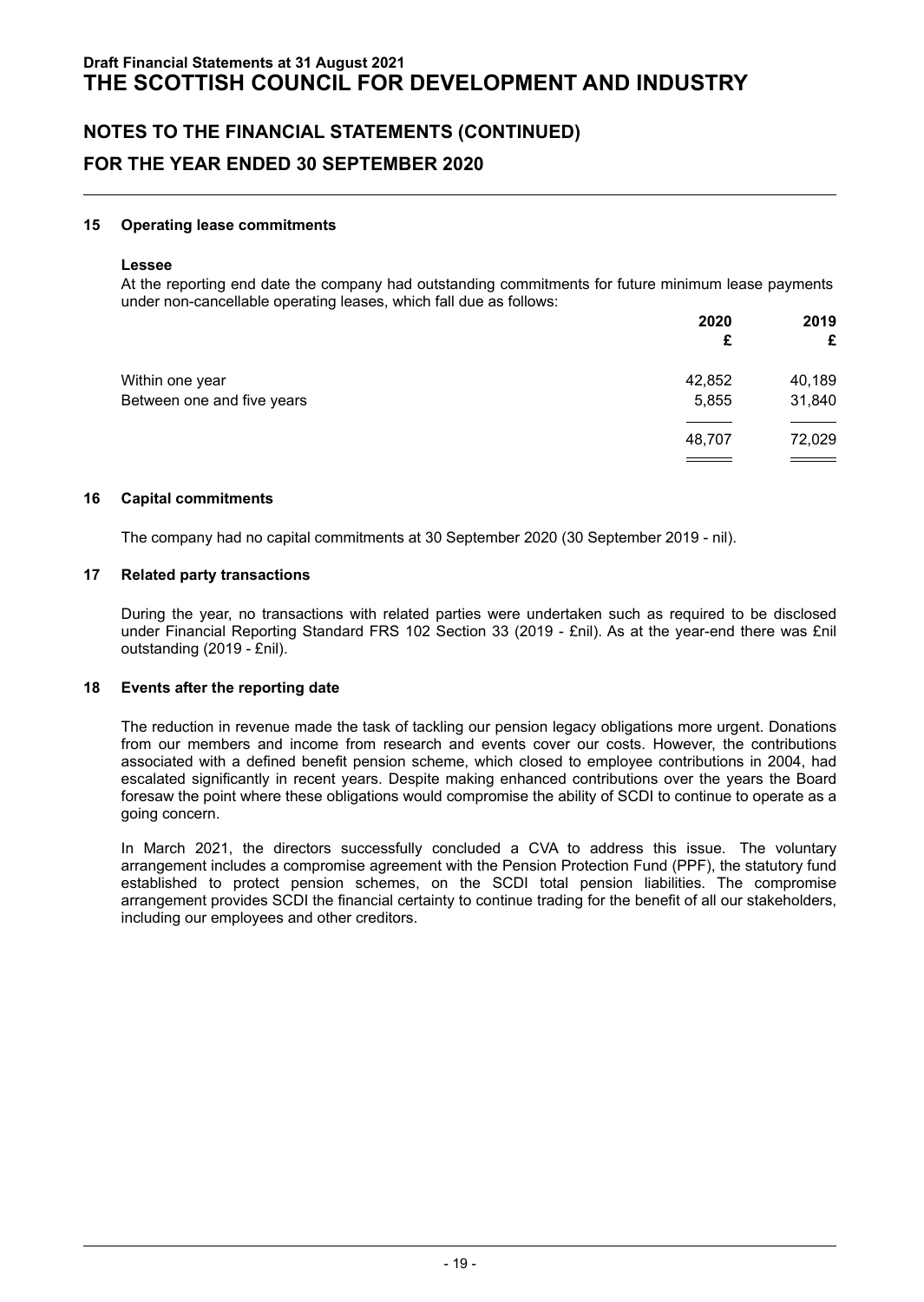# **THE SCOTTISH COUNCIL FOR DEVELOPMENT AND INDUSTRY MANAGEMENT INFORMATION**

### **FOR THE YEAR ENDED 30 SEPTEMBER 2020**

**THE FOLLOWING PAGES DO NOT FORM PART OF THE FINANCIAL STATEMENTS**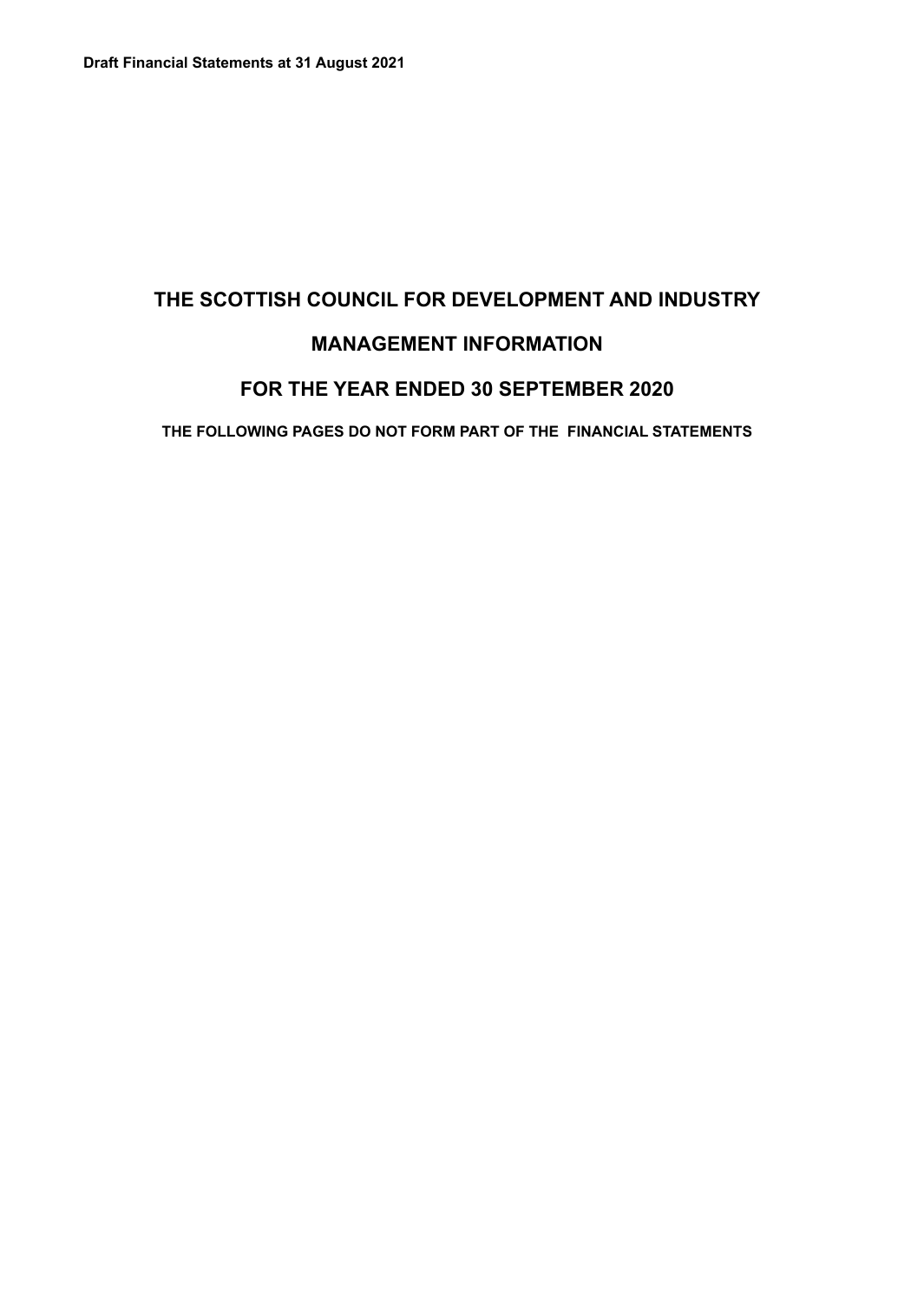# **DETAILED TRADING AND PROFIT AND LOSS ACCOUNT FOR THE YEAR ENDED 30 SEPTEMBER 2020**

|                                        |        | 2020      |    | 2019      |
|----------------------------------------|--------|-----------|----|-----------|
| <b>Turnover</b>                        | £      | £         | £  | £         |
|                                        |        |           |    |           |
| Sales of services                      |        | 1,438,361 |    | 1,828,675 |
| Other operating income                 |        |           |    |           |
| Coronavirus job retention scheme grant | 40,889 |           |    |           |
| Insurance claims receivable            | 13,524 |           |    |           |
| Spare other operating income           |        |           | 39 |           |
|                                        |        | 54,413    |    | 39        |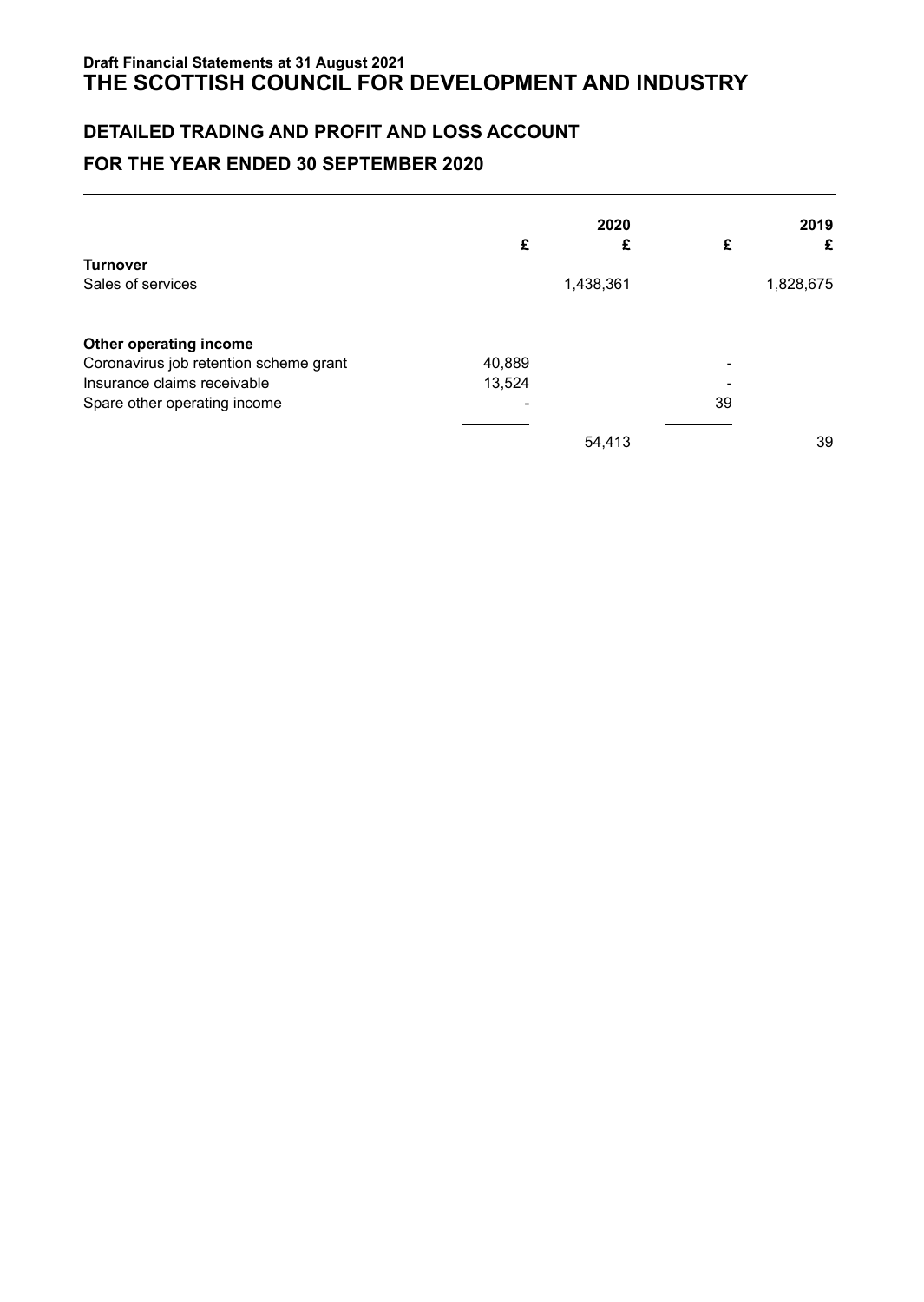# **DETAILED TRADING AND PROFIT AND LOSS ACCOUNT (CONTINUED) FOR THE YEAR ENDED 30 SEPTEMBER 2020**

|                                                 | 2020    |             | 2019    |             |
|-------------------------------------------------|---------|-------------|---------|-------------|
|                                                 | £       | £           | £       | £           |
|                                                 |         |             |         |             |
| <b>Administrative expenses</b>                  |         |             |         |             |
| Wages and salaries                              | 721,208 |             | 757,033 |             |
| Social security costs                           | 72,267  |             | 82,285  |             |
| Subcontract labour                              | 3,630   |             | 6,818   |             |
| Staff recruitment costs                         | 9,000   |             | 8,847   |             |
| Staff training                                  | 3,271   |             | 3,202   |             |
| Staff pension costs defined contribution        | 102,945 |             | 105,957 |             |
| Other staff costs                               | 10,366  |             | 7,322   |             |
| Directors' remuneration                         | 80,024  |             | 26,857  |             |
| Directors' social security costs                | 9,827   |             | 2,987   |             |
| Directors' pension costs - defined contribution |         |             |         |             |
| scheme                                          | 8,500   |             | 2,452   |             |
| Management charge                               | 20,000  |             | 20,000  |             |
| Rent re operating leases                        | 26,921  |             | 26,921  |             |
| Service charge payable                          | 11,219  |             | 11,509  |             |
| Rates                                           | 14,388  |             | 14,473  |             |
| Property repairs and maintenance                | 12,656  |             | 19,000  |             |
| Premises insurance                              | 7,074   |             | 5,937   |             |
| <b>Equipment repairs</b>                        | 53,163  |             | 53,205  |             |
| Hire of equipment (not operating lease)         |         |             | 5,249   |             |
| Leasing - plant and machinery                   | 5,215   |             |         |             |
| Motor running expenses                          | 16,491  |             | 23,229  |             |
| <b>Travelling expenses</b>                      | 16,740  |             | 26,808  |             |
| Postage, courier and delivery charges           | 1,025   |             | 2,885   |             |
| Legal and professional fees                     | 24,883  |             | 8,031   |             |
| Consultancy fees                                | 28,280  |             | 104,591 |             |
| Accountancy                                     | 15,617  |             | 19,668  |             |
| Audit fees                                      | 6,250   |             |         |             |
| <b>Bank charges</b>                             | 1,843   |             | 2,760   |             |
| Bad and doubtful debts                          | 20,425  |             | 36,764  |             |
|                                                 | 2,252   |             | 5,092   |             |
| Printing and stationery<br>Advertising          | 6,464   |             | 13,108  |             |
|                                                 | 5,457   |             | 6,095   |             |
| Telecommunications                              | 2,332   |             | 3,492   |             |
| Entertaining                                    | 8,017   |             |         |             |
| Sundry expenses                                 | 159,571 |             | 4,029   |             |
| Event costs                                     |         |             | 341,932 |             |
| Amortisation                                    | 14,005  |             | 11,187  |             |
| Depreciation                                    | 12,492  |             | 15,277  |             |
|                                                 |         | (1,513,818) |         | (1,785,002) |
| <b>Operating (loss)/profit</b>                  |         | (21, 044)   |         | 43,712      |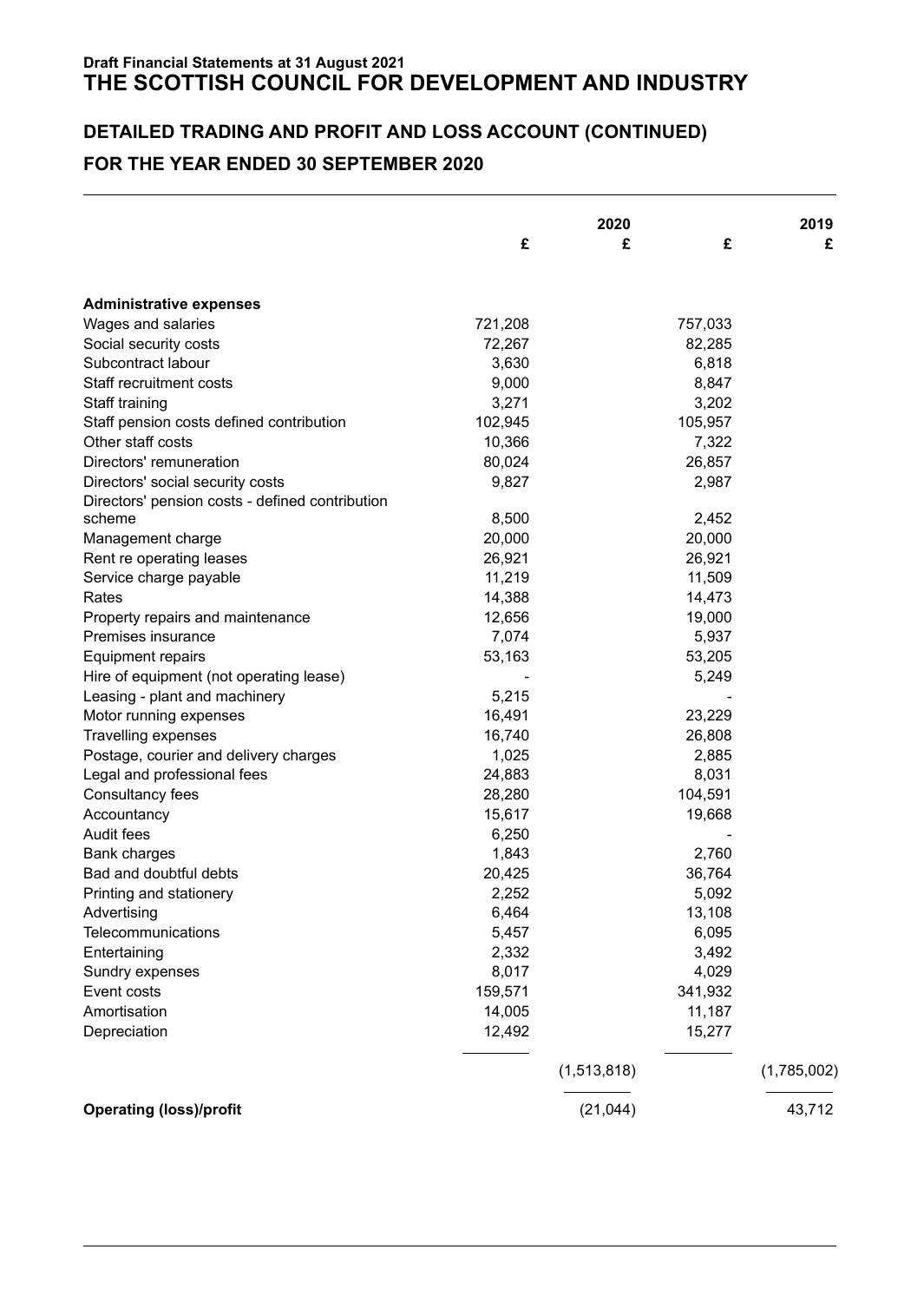# **DETAILED TRADING AND PROFIT AND LOSS ACCOUNT (CONTINUED) FOR THE YEAR ENDED 30 SEPTEMBER 2020**

|                                                                                     |        | 2020     |        | 2019     |
|-------------------------------------------------------------------------------------|--------|----------|--------|----------|
|                                                                                     | £      | £        | £      | £        |
| Interest receivable and similar income<br>Income from other fixed asset investments | 25,196 |          | 14,359 |          |
|                                                                                     |        |          |        |          |
| Interest payable and similar expenses                                               |        | 25,196   |        | 14,359   |
| Net interest on defined benefit liability                                           |        | (18,000) |        | (16,000) |
| Other gains and losses                                                              |        |          |        |          |
| Gains on sale of fixed asset investments                                            |        | 34,148   |        | 7,005    |
| <b>Profit before taxation</b>                                                       | 1.41%  | 20,300   | 2.68%  | 49,076   |
|                                                                                     |        |          |        |          |